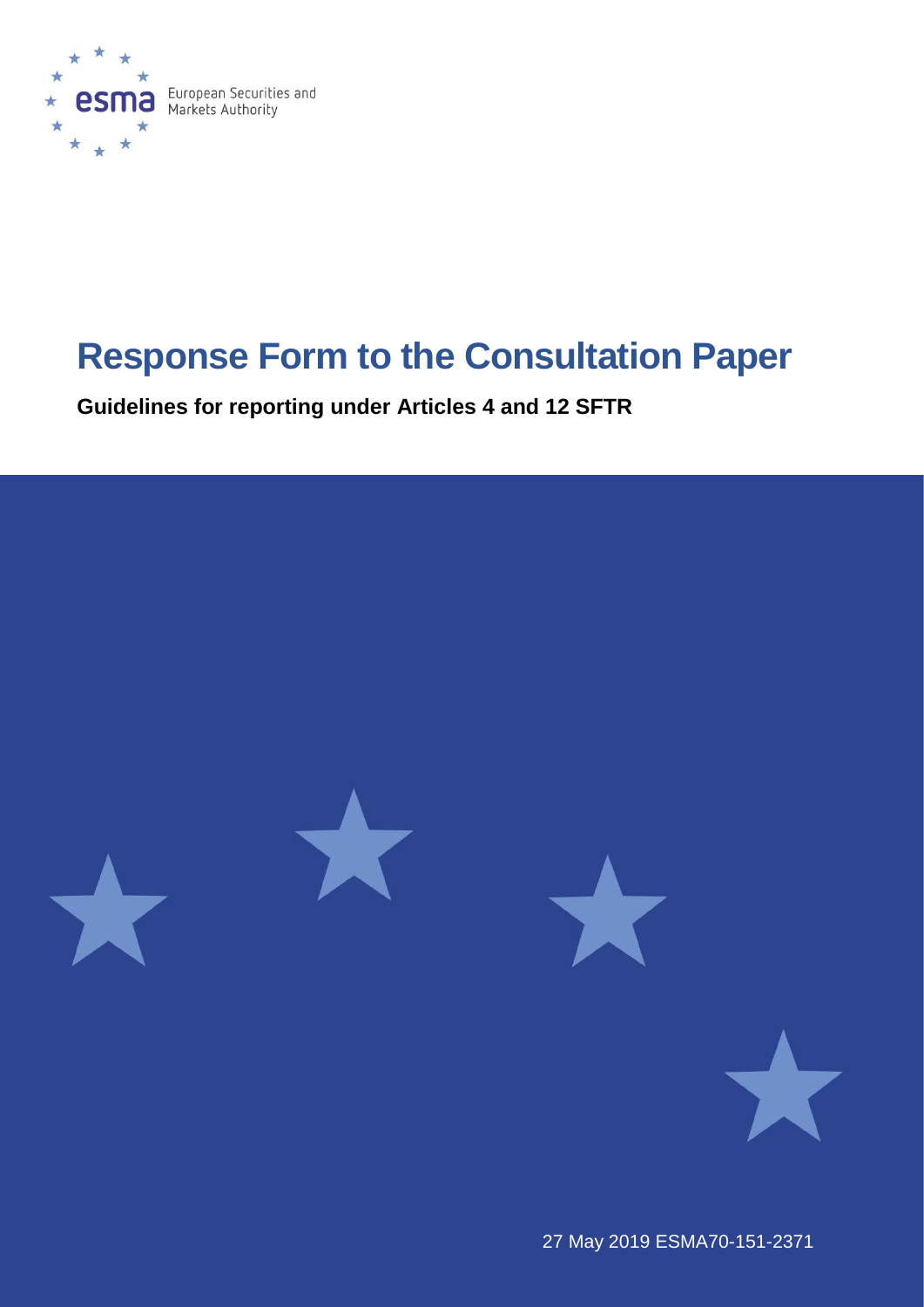

## **Responding to this paper**

ESMA invites comments on all matters in this paper and in particular on the specific questions summarised in Annex III. Comments are most helpful if they:

- respond to the question stated;
- indicate the specific question to which the comment relates;
- contain a clear rationale; and
- describe any alternatives ESMA should consider.

ESMA will consider all comments received by **29 July 2019.** 

All contributions should be submitted online at [www.esma.europa.eu](http://www.esma.europa.eu/) under the heading 'Your input - Consultations'.

## **Instructions**

In order to facilitate analysis of responses to the Consultation Paper, respondents are requested to follow the below steps when preparing and submitting their response:

- 1. Insert your responses to the questions in the Consultation Paper in the present response form.
- 2. Please do not remove tags of the type <ESMA\_QUESTION\_RSFTR\_1>. Your response to each question has to be framed by the two tags corresponding to the question.
- 3. If you do not wish to respond to a given question, please do not delete it but simply leave the text "TYPE YOUR TEXT HERE" between the tags.
- 4. When you have drafted your response, name your response form according to the following convention: ESMA\_RSFTR\_nameofrespondent\_RESPONSEFORM. For example, for a respondent named ABCD, the response form would be entitled ESMA\_RSFTR\_ABCD\_RESPONSEFORM.
- 5. Upload the form containing your responses, in Word format, to ESMA's website [\(www.esma.europa.eu](http://www.esma.europa.eu/) under the heading "Your input – Open consultations"  $\rightarrow$ "Consultation on Position limits and position management in commodities derivatives").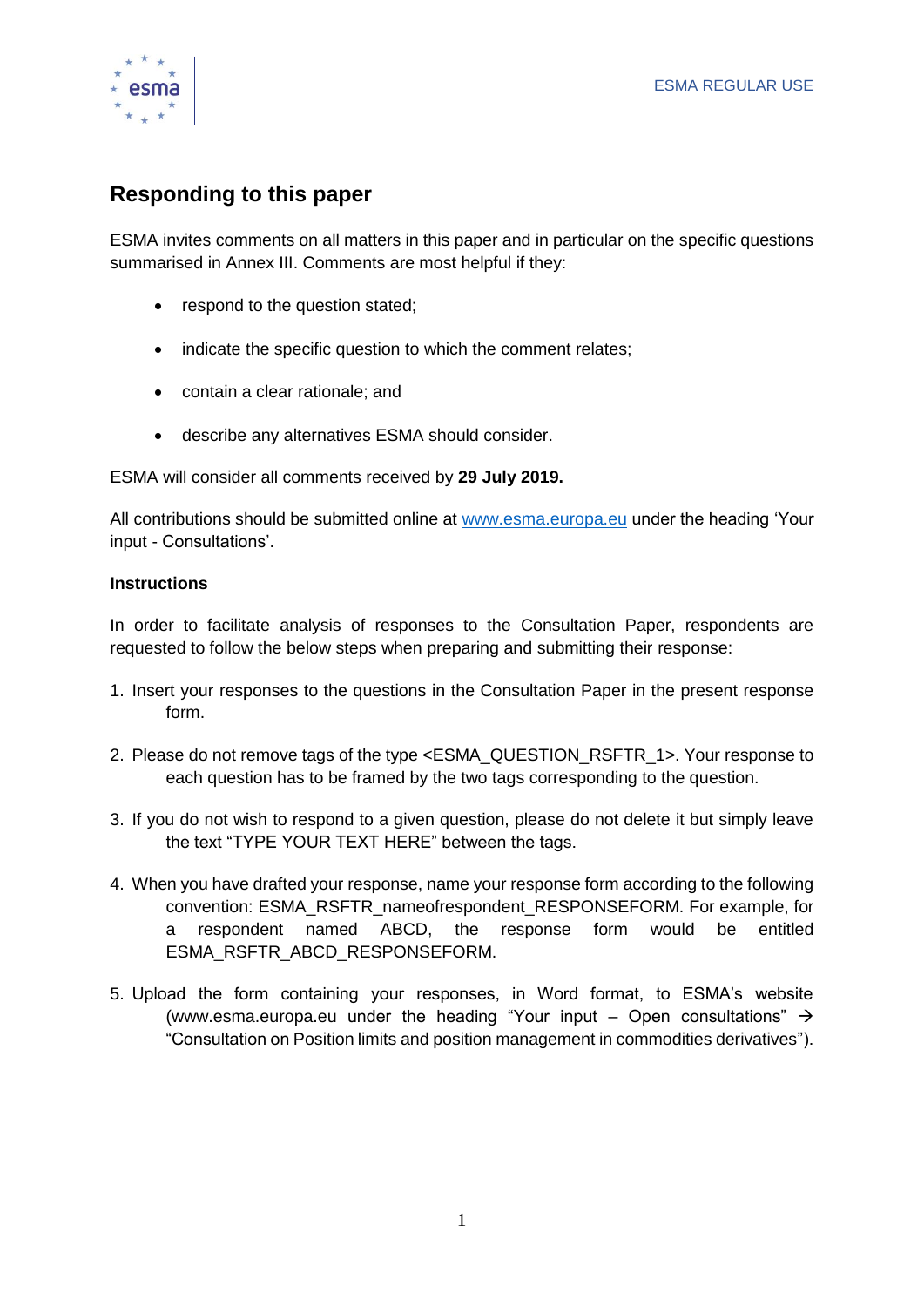

## **Publication of responses**

All contributions received will be published following the close of the consultation, unless you request otherwise. Please clearly and prominently indicate in your submission any part you do not wish to be publically disclosed. A standard confidentiality statement in an email message will not be treated as a request for non-disclosure. A confidential response may be requested from us in accordance with ESMA's rules on access to documents. We may consult you if we receive such a request. Any decision we make not to disclose the response is reviewable by ESMA's Board of Appeal and the European Ombudsman.

## **Data protection**

Information on data protection can be found at [www.esma.europa.eu](http://www.esma.europa.eu/) under the heading [Legal](http://www.esma.europa.eu/legal-notice)  [Notice.](http://www.esma.europa.eu/legal-notice)

## **Who should read this paper**

All interested stakeholders are invited to respond to this consultation. In particular, responses are sought from financial and non-financial counterparties to securities financing transactions, tri-party agents, agent lenders, central counterparties (CCPs) and trade repositories (TRs), as well as from all the authorities having access to the TR data.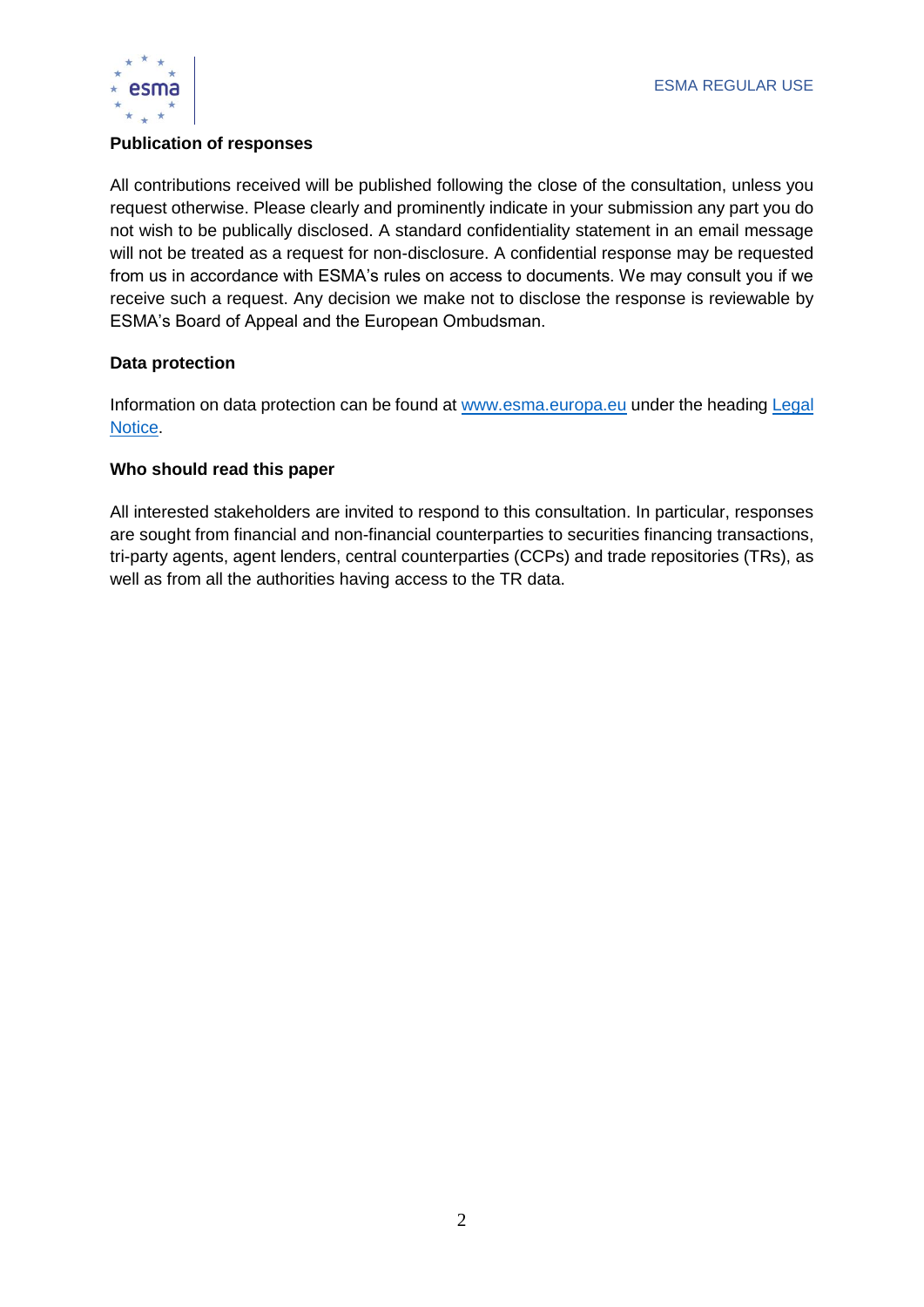

## **General information about respondent**

| Name of the company / organisation   | International Capital Market Association |
|--------------------------------------|------------------------------------------|
| Activity                             | Other Financial service providers        |
| Are you representing an association? | ⊠                                        |
| Country/Region                       | Europe                                   |

## **Introduction**

## *Please make your introductory comments below, if any*

## <ESMA\_COMMENT\_RSFTR\_1>

The ICMA ERCC would like to thank ESMA for the opportunity to respond to this consultation on draft Reporting Guidelines under SFTR and more generally for the open dialogue on the implementation of this challenging file. This submission was collated based on feedback from members of the ICMA ERCC SFTR Task Force ("SFTR TF" – see background below) and complements detailed comments previously submitted to ESMA, most recently ahead of the industry workshop hosted by ESMA in Paris on 16 July. Where relevant, we also tried to incorporate and reference the helpful discussion at the workshop.

Besides the consultation response itself, we would like to share with ESMA two documents with additional more specific feedback which we hope will usefully complement our consultation response. Attached to this response you will find the following documents that have been put together over the past months based on feedback from members of the SFTR TF:

#### **1) SFTR sample reports:**

- $\circ$  A set of practical examples of how the SFTR TF believes SFTR reporting should ultimately look, based on our interpretation of the SFTR itself and additional guidance provided by ESMA, complemented by proposed best practice recommendations agreed by the SFTR TF;
- $\circ$  The sample reports currently cover around 30 different repo scenarios, including initial reports and subsequent lifecycle events, but also examples for reuse reporting and the reporting of variation margining (both CCP and non-cleared);
- o The attached document includes an overview table (LIST tab) and footnotes in each tab with additional explanations and comments;
- $\circ$  A previous version of the sample reports was shared with ESMA as part of prior discussions, most recently in April 2019

#### **2) Overview of repo lifecycle events:**

Comprehensive overview of relevant repo life-cycle events that we think would trigger a reporting obligation under SFTR, including an agreed reporting approach for each of these, including applicable action type (NEWT, MODI, COLU etc) and the required timing of the report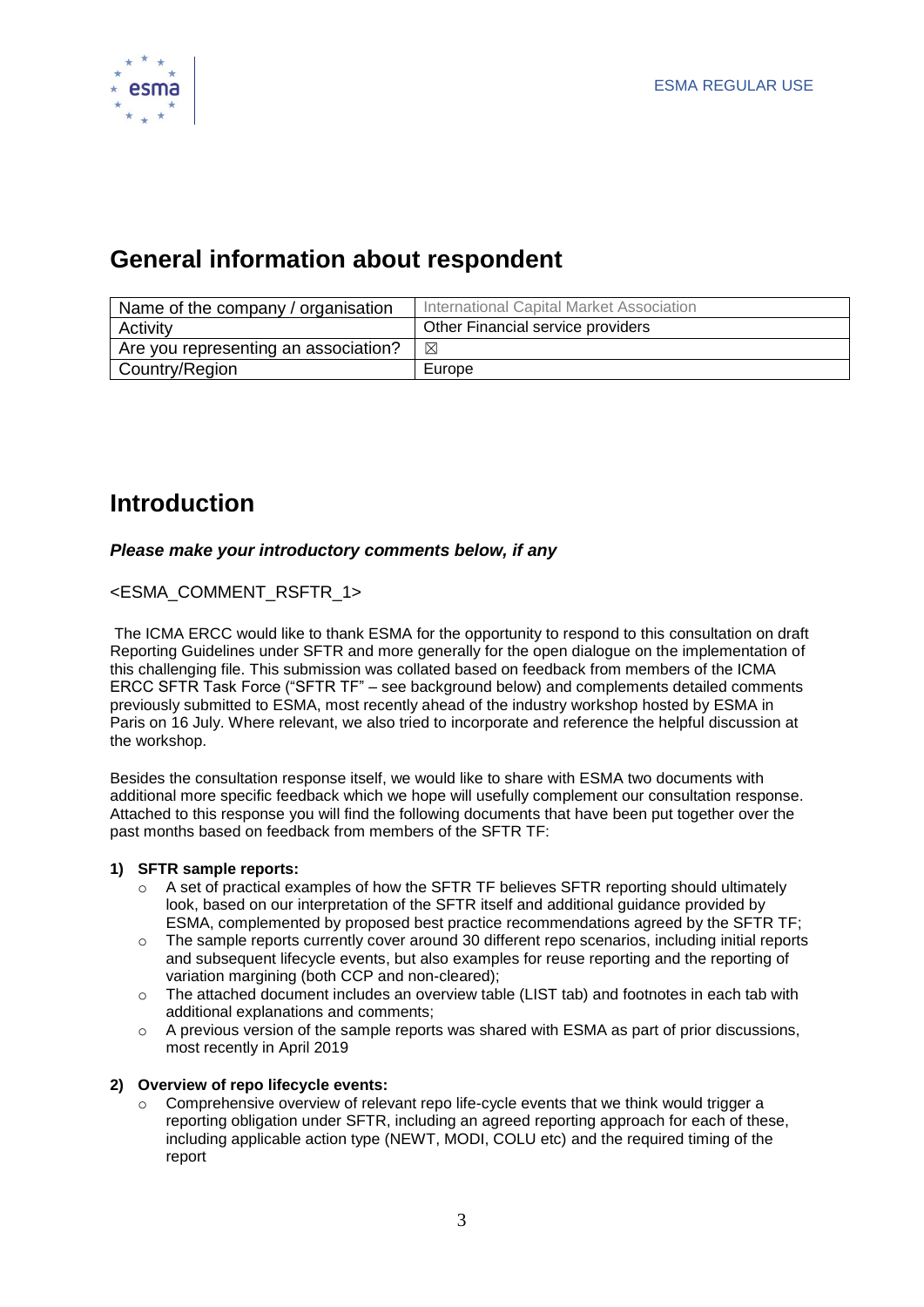

The table should be seen as part of our feedback to Table 5 in the draft Guidelines (pp.37-40) which maps business events to action types and levels and complements our responses to Q27-28 below. Column K of our document maps the proposals to ESMA's table 5 and includes a colour code to indicate any differences and gaps.

In addition to the documents mentioned above, we are also working with members of the ERCC SFTR TF on more detailed best practice recommendations in relation to SFTR reporting, which we plan to incorporate into the ERCC's existing Repo Best Practice Guide, as an Annex specifically focused on SFTR reporting. The Annex itself is still an internal working draft, but a lot of the feedback in this consultation response is taken directly from the latest draft. We are currently updating the Annex to take into account ESMA's draft Guidelines and hope to be in a position to publish a draft of the SFTR Annex in the next few weeks. At that point we will also share the Annex with ESMA and look forward to receiving any feedback and questions on the document, which we hope will serve as useful additional input for the final Guidelines.

Before addressing the specific consultation questions, we would like to stress, as a general remark, the important challenge that reporting firms are facing with the timing of SFTR implementation. As pointed out previously, in order to comply with the extensive SFTR reporting regime firms are required to implement very significant and complex IT builds and changes to internal systems. In order to allow firms a reasonable timeframe for development and industry testing, the key requirements need to be clearly understood well ahead of the actual reporting go-live. The minimal budget cycle for projects is a year but complex projects can be multi-year. Against this backdrop, we note that the final SFTR Guidelines will only be available in the course of Q4 2019. By this time, most firms will have their core IT developments largely concluded. This means that firms will be forced to make assumptions (based on guidance already available and complementary cross-industry discussions and agreed best practices). We are aware of the constraints that ESMA is facing in terms of governance. Nevertheless, we would like to ask ESMA to be as transparent as possible regarding their evolving thinking on the key open questions and would be keen to continue the good and open dialogue following the end of the consultation. The ICMA ERCC stands ready to clarify and discuss any questions related to our feedback or any other related questions.

#### Background: The ICMA ERCC SFTR Task Force

ICMA's European Repo and Collateral Council (ERCC) created a dedicated SFTR Task Force in 2017 to lead and coordinate the industry's implementation effort in relation to repos (repurchase transactions and buy/sell-backs). The group now includes more than 600 representatives from well over 100 ICMA member and other firms covering the whole spectrum of the market, including buyside, sell-side and market infrastructures (including trading venues, CCPs and tri-party agents), but it is also open to Trade Repositories and other service-providers that are looking to develop solutions to help reporting firms comply with SFTR.

<ESMA\_COMMENT\_RSFTR\_1>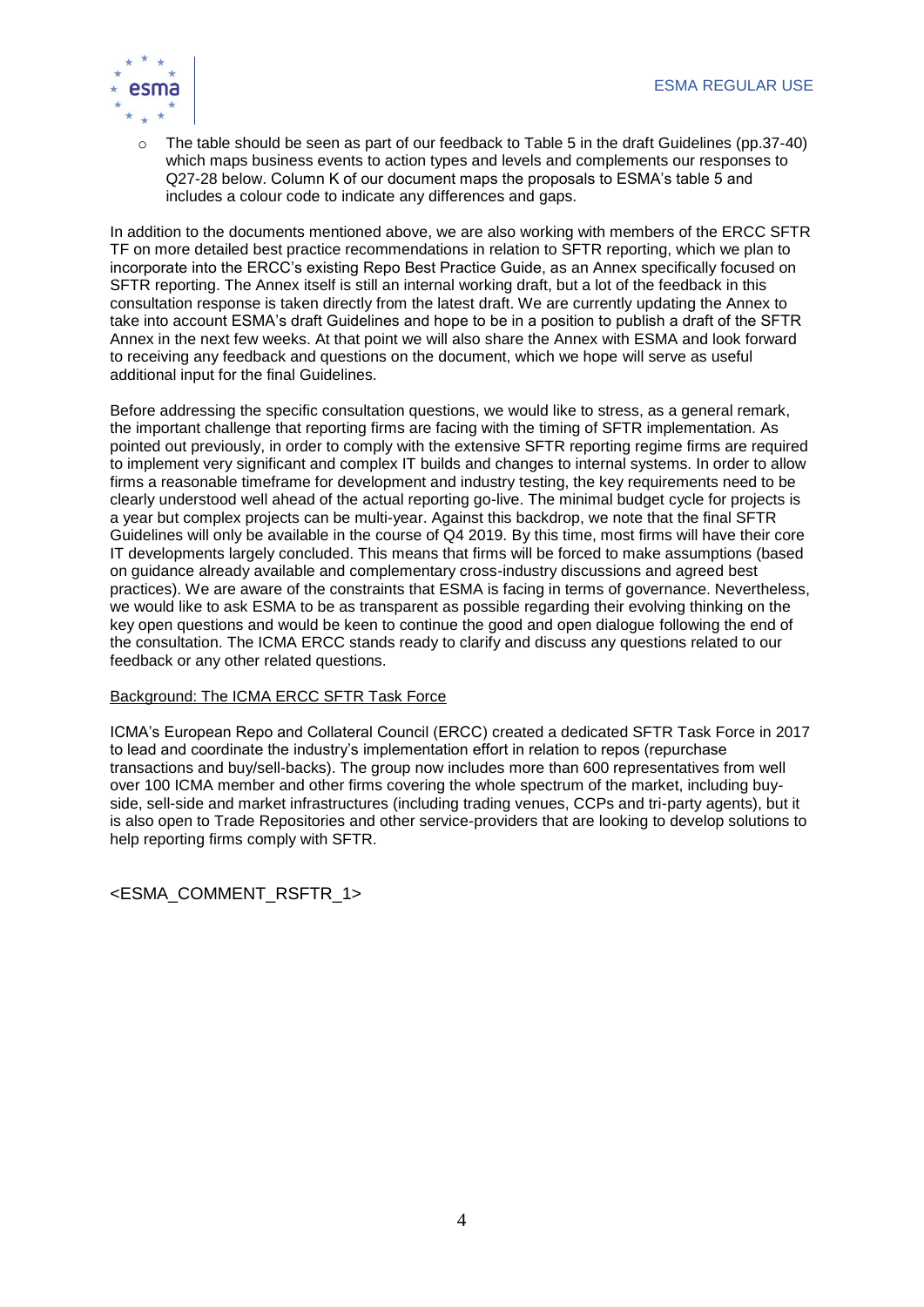

## **Questions**

**Q1** : Do you agree with the above assessment? Are there any other transactions for which clarification is needed? Please detail the reasons for your response.

## <ESMA\_QUESTION\_RSFTR\_1>

Section 5.1.1. covers 8 types of transactions (5.1.1.1 – 9) which ESMA deems out of scope for SFTR reporting purposes. We welcome this important guidance but would like to raise the following questions in relation to the different sub-sections, which we think need to be clarified. In order to avoid any confusion as to the scope of SFTR, it will be extremely important to make sure that the descriptions in this section of the Guidelines are accurate and reflect existing market practice.

#### **1. Retail client lending**

We agree with the guidance in relation to retail client lending.

#### **2. Private banking and Lombard Loans**

We agree with the guidance in relation to private banking and Lombard Loans.

#### **3. Overdraft facilities of custodians and CCP daylight lending facilities**

We generally agree with the guidance provided by ESMA but would welcome some further clarifications regarding the scope of the sub-section. We assume that the section refers more generally to the extension of intraday credit (in commercial bank money) to facilitate the settlement process, i.e. similar to auto-collateralisation offered by T2S or Euroclear UK and Ireland in central bank money (see section 6 below). We would remark that such intraday credit facilities are offered by custodians but also by several (I)CSDs (on a secured basis). On the other hand, we understand from the CCPs that are represented on the ERCC SFTR Task Force that they are not offering any daylight lending facilities as described in the Guidelines.

We would therefore recommend reframing section 5.1.3 as "Intraday credit facilities provided by custodians and (I)CSDs" and to specify that this covers any intraday credit facilities offered by custodians and market infrastructures that are used purely to facilitate settlement. These facilities are usually collateralised by the client's securities account and are an inherent part of the settlement process. As such, they do not establish a new trading position and including them in the SFTR transaction reporting would thus necessarily result in double counting and would distort the SFT data collected. In order to make sure that the exclusion covers all the relevant facilities, it should apply irrespective of the legal method of securing the intraday credit, which we understand may differ across providers.

#### **4. Syndicated lending and other corporate loans**

We agree with the guidance in relation to syndicated lending and other corporate loans.

#### **5. CSD fails-curing overdraft**

We agree with the guidance provided in relation to the CSD fails-curing overdraft. However, we are not aware of any unsecured fails-curing facilities.

#### **6. T2S auto-collateralisation**

We welcome ESMA's clear guidance that the T2S auto-collateralisation mechanism is not subject to SFTR reporting. This makes sense and is in line with our previous feedback on this topic. As explained in our initial letter to ESMA on this topic from 31 October 2017, a very similar functionality in central bank money exists in the UK. The mechanism is called Auto-Collateralised Repos (ACR) and is offered by the UK CSD (Euroclear UK and Ireland) in conjunction with the Bank of England. Considering the close similarity between T2S auto-collateralisation and ACR in the UK we believe that the exclusion in section 5.1.6 should equally apply to both mechanisms. This should be clearly stated in the Guidelines.

Euroclear provided the following description of the ACR facility: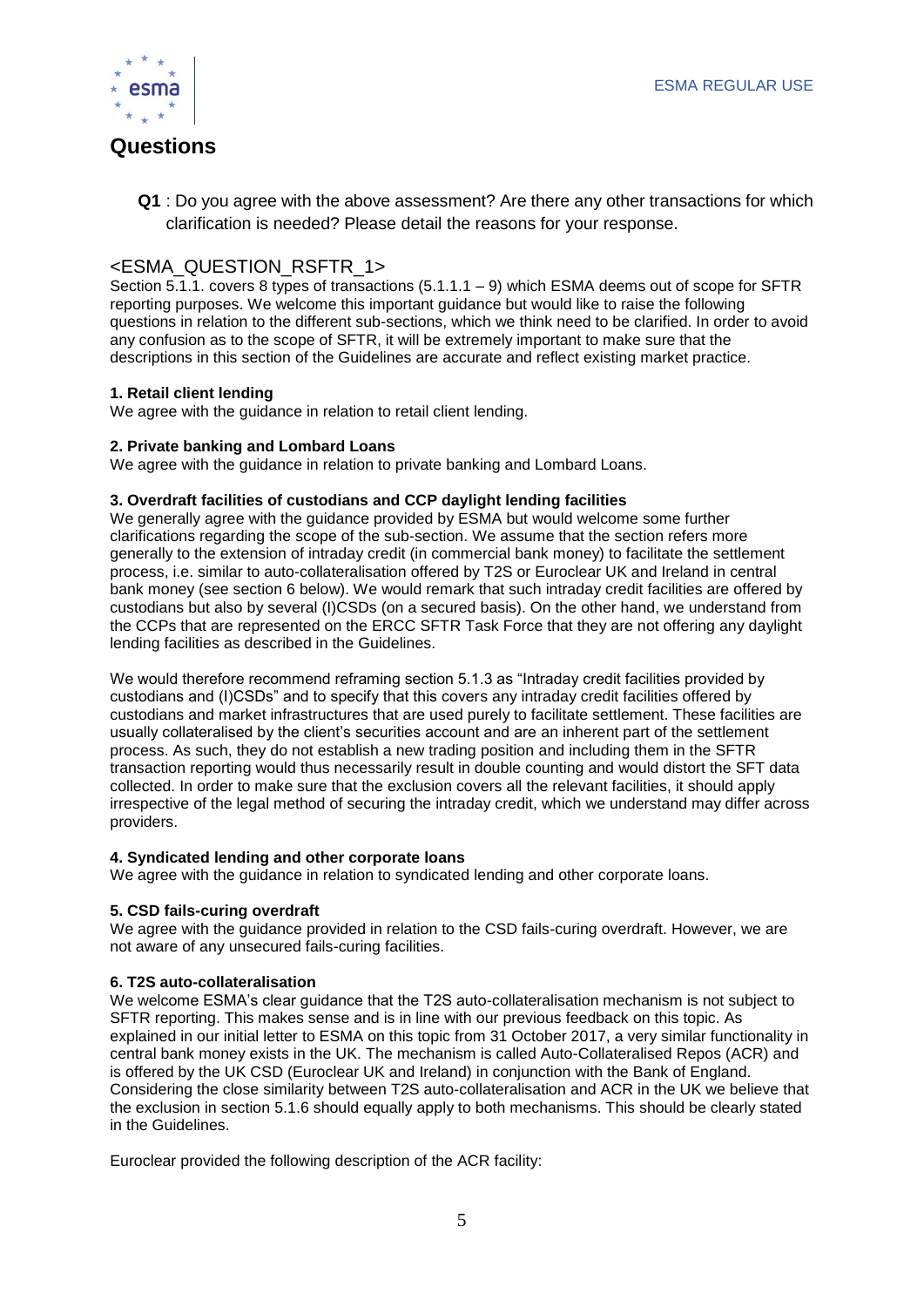

In November 2001 Euroclear UK & Ireland (EUI) and the Bank of England introduced an autocollateralisation process called Auto-Collateralised Repos (ACR) to generate GBP central bank liquidity in the CREST Service. The automated ACR process is similar to T2S Auto-collateralisation and enables a CREST settlement bank to supplement its own cash liquidity (which has been set aside from clean payments in RTGS), with additional central bank liquidity within the CREST system. The provisions of the ACR process are defined in both the CREST Reference Manual and the RTGS Reference Manual.

The settlement process in the CREST system automatically checks if there is sufficient central bank liquidity for the purchaser's settlement bank to satisfy interbank payment obligations arising from the underlying transaction. If this is insufficient, the process attempts to generate further central bank liquidity by simultaneously delivering eligible assets (UK Gilts and Treasury Bills) to a dedicated account operated by the Bank of England. Similar to T2S auto-collateralisation, the credit provided can be secured using either the same securities that are being purchased ("on flow") or securities already held by the buyer ("on stock").

The ACR process is running the entire settlement day (06:00 to 17:30) and results in an average of 9.000 ACRs per day between around 60 clients and their settlement banks (around 20). For the leg between the settlement bank and the Bank of England there are around 8.000 ACRs generated automatically during the day. The system supports an intraday substitution facility where a specific security is required by a settlement bank client for onwards delivery. Any outstanding ACR positions will be reimbursed when there is sufficient liquidity, so the majority of the ACRs are reimbursed within one hour or even within minutes, but at the end of the day all outstanding ACR positions are automatically reimbursed.

EUI and ICMA are of the view that ACRs should be considered as an intra-day credit facility equivalent to T2S auto-collateralisation and should therefore be explicitly excluded from SFTR reporting. Similar to T2S auto-collateralisation (and also similar services offered by custodians and CSDs in commercial bank money covered under section 5.1.3) ACR is closely linked to the settlement process rather than constituting SFTs in their own right. Reporting these as separate SFTs under SFTR would create significant noise and would impair overall data quality.

#### **7. Give-ups take-ups in the execution and clearing chain**

The scope of section 5.1.7. is not entirely clear. Can ESMA provide more details on the scenarios that section 5.1.7 aims to cover? We presume that give-ups and take-ups in this section refer primarily to the centralizing role of prime brokers in margin lending. But the reference to "clearing chain" has been taken by some to mean that this section applies to the submission (sometimes called a give-up) of bilateral repo to a CCP post trade. This would seem to be a departure from the previously suggested approach in relation to CCP-cleared repo. Can ESMA please provide further clarification?

#### **8. Transactions involving emission allowances**

We agree with the guidance in relation to emission allowances.

In terms of additional scenarios to be clarified, we note that some emerging markets trade instruments called "repo" which are not true (title transfer) repo. For example, so-called "pledged repo" in China is repo only in name. They are not repos or another form of SFT. True repos can only transfer collateral by title transfer. This is clear from recognized repo contracts and their regulatory treatment, which reflects the higher risk of collateral which is a security interest. While these instruments are unlikely to be traded in Europe at the moment, it would be important to clarify whether these should be considered in scope of SFTR were they traded by in-scope entities and what the relevant criteria would be. Similarly, some central bank "repos" are in fact based on pledges. While SFTs with EU central banks are exempt from SFTR (and reportable under MiFIR), the question remains relevant for repos concluded with third-country central banks which we understand are still reportable under SFTR. In general, it would be important to set clear boundaries for SFTR reporting. Our understanding is that it was not the intention of the co-legislators and ESMA to include secured lending (cash lending secured by a security interest such as a pledge or lien) in SFTR reporting, other than in the highly specialized case of margin lending. Can ESMA confirm that this is correct?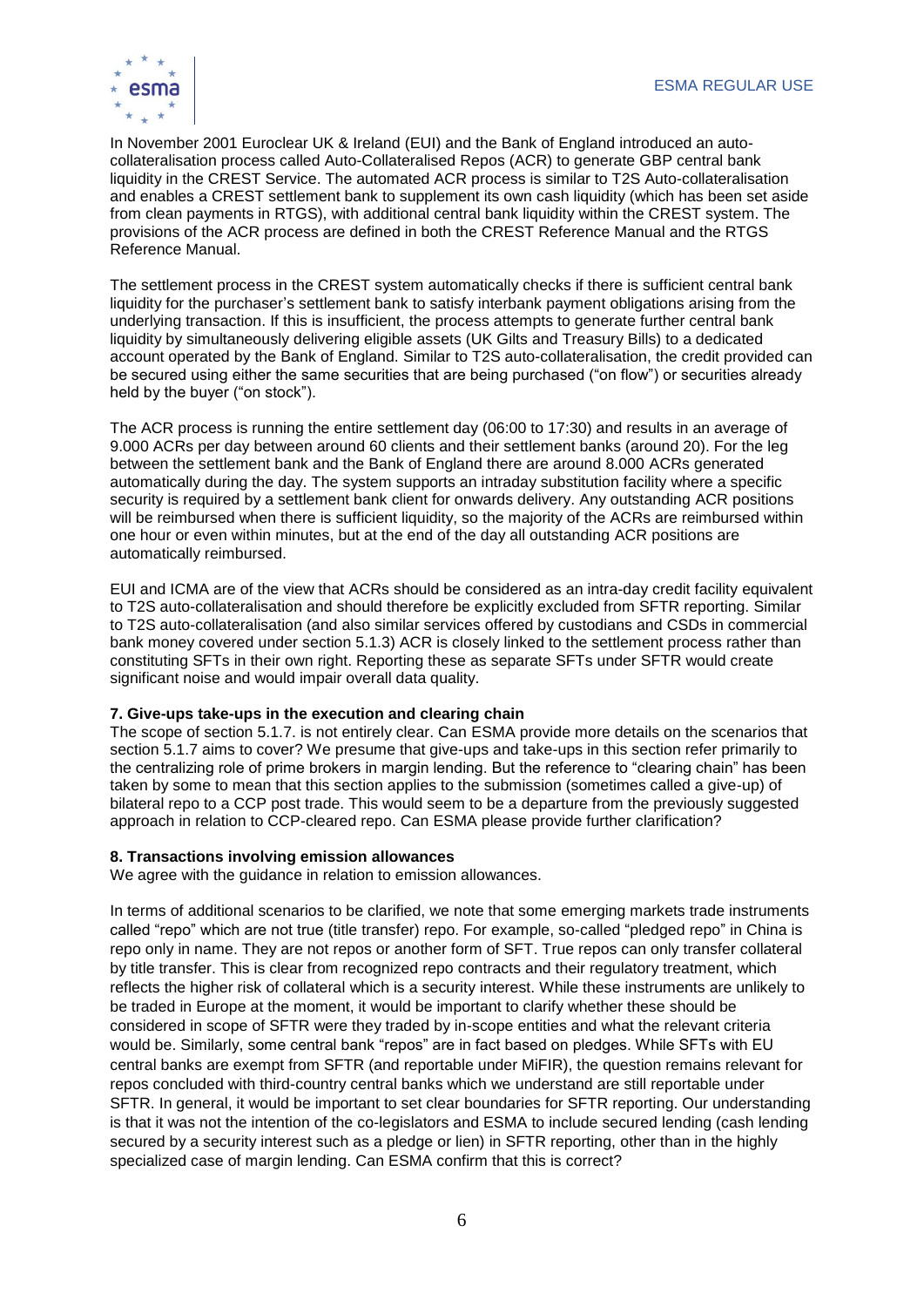

## <ESMA\_QUESTION\_RSFTR\_1>

**Q2** : Do you agree with the approach set out for reporting of SFTs under Article 4 of SFTR as detailed above? Please detail the reasons for your response.

## <ESMA\_QUESTION\_RSFTR\_2>

We generally agree with the description.

One minor comment regarding para.49 (p.18): The term "intermediary" includes principals trading and should not be used just for agents and arrangers. <ESMA\_QUESTION\_RSFTR\_2>

**Q3** : Do you agree with the approach for reporting repos and reverse repos as detailed in this section? Please detail the reasons for your response

## <ESMA\_QUESTION\_RSFTR\_3>

Paragraph 56 states that repos in multiple currencies are supposed to be reported as separate transactions. Although we are not aware of current examples, they could occur (eg a SDRdenominated repo. It is not clear why a contract should be divided for reporting purposes. Also, what if the repurchase price is in a different currency than the purchase price (this is allowed by the GMRA)?

We understand that a similar issue arises for securities lending and borrowing, where only one ISIN per loan is allowed, despite the possible lending of portfolios and indices [pp.20-21, para.65].

## <ESMA\_QUESTION\_RSFTR\_3>

**Q4** : Are there any other types of repos and reverse repos transactions for which reporting needs to be clarified? Please detail the reasons for your response.

## <ESMA\_QUESTION\_RSFTR\_4>

As mentioned in our response to Q1, we would welcome ESMA clarification regarding so-called "pledged" repos, as they are being used in some emerging markets. <ESMA\_QUESTION\_RSFTR\_4>

**Q5** : Are there any other aspects on reporting of master agreements or other elements of BSB/SBB that need to be clarified? Please detail the reasons for your response.

## <ESMA\_QUESTION\_RSFTR\_5>

We take note of ESMA's clarification in paragraph 61 that a buy/sell-back governed by a master agreement should be reported using the BSB template and reporting the master agreement in field 2.9  $-11.$ 

We would like to reiterate our concerns with the misleading definition in the level 1 SFTR text which should be corrected as soon as a revision of the text is possible. It is also important to repeat that (documented) buy/sell-backs are functionally equivalent to repos and require exactly the same reporting logic. This needs to be reflected in the validation rules. We noted several issues with the previous version of the Validation Rules, e.g. that COLU and ETRM were not applicable to BSB, which seem to have been corrected in the latest version of the rules.

Finally, we would point out that there is currently no applicable field to report the price of a buy/sellback. The draft RTS on reporting did not allow a repo rate to be reported for buy/sell-backs in either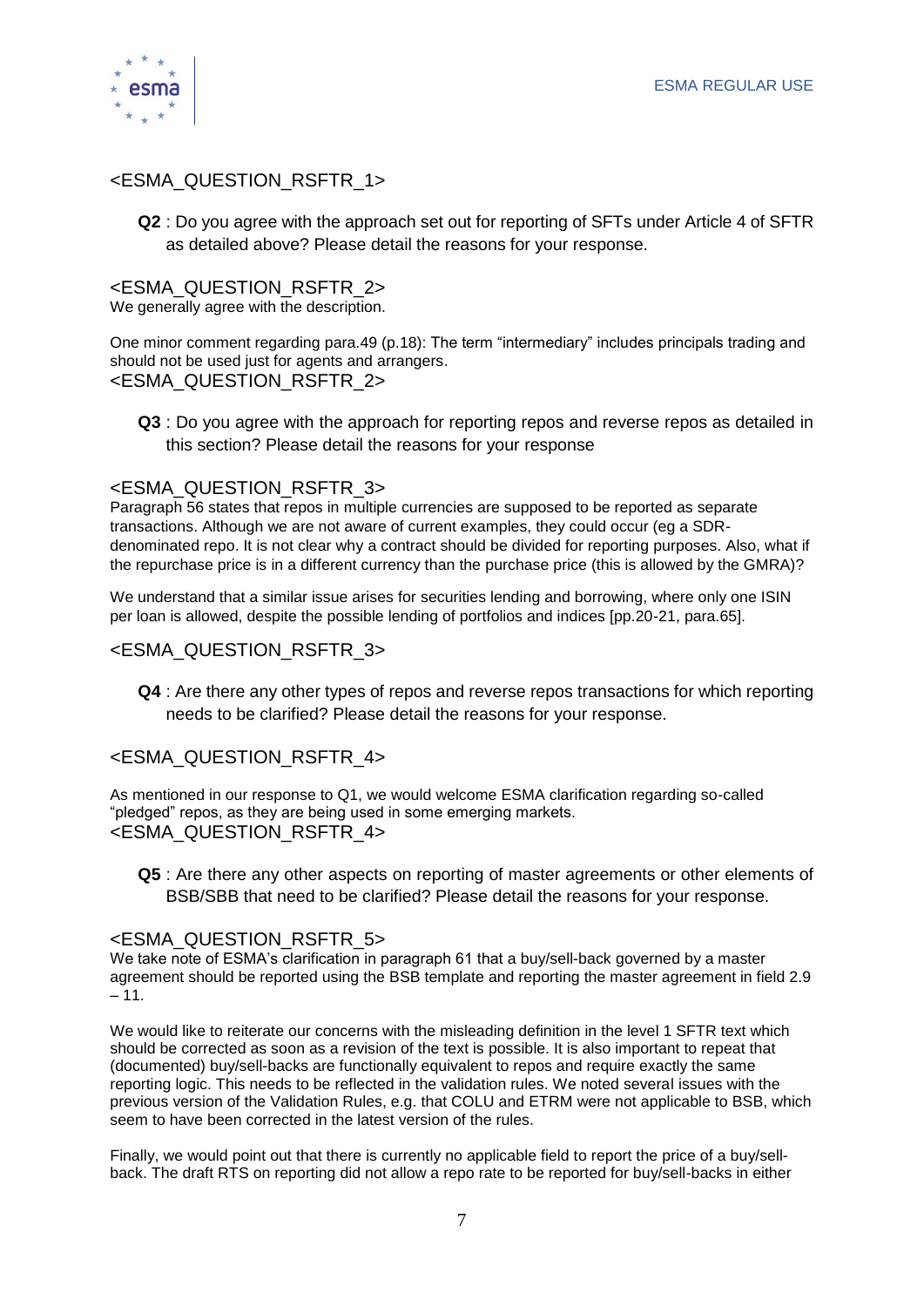

Table 2, field 23, *Fixed Rate*, or Table 2, field 25, *Floating Rate*. Nor did it allow reporting of the traditional price of a buy/sell-back, which is the forward break-even yield or forward price of the collateral. The final RTS on reporting has tried to address the lack of a price field for buy/sell-backs by making Table 2, field 49, *Security or Commodity Price*, a mandatory field for this type of repo. Unfortunately, the field is defined as "the price of the security or commodity used to calculate the trade amount for the spot leg of the buy-sell back", which is not a market convention for quoting buy/sellbacks. In the context of a BSB, field 2.49 would seem to merely duplicate the information initially provided in field 2.87 (*Price Per Unit)*, even if the former then remains fixed over the lifetime of the BSB while 2.87 will be updated through collateral updates.

<ESMA\_QUESTION\_RSFTR\_5>

**Q6** : Do you foresee any issues relating to the non-availability of information on the counterparties and the securities by T+1? Please detail the reasons for your response.

<ESMA\_QUESTION\_RSFTR\_6> No comments. <ESMA\_QUESTION\_RSFTR\_6>

**Q7** : To what extent the SFTs that are cancelled and replaced bear price-forming information, i.e. does the cancellation imply an additional fee or price charged? If so, how can this information be better included in the reports? Please detail the reasons for your response.

<ESMA\_QUESTION\_RSFTR\_7> No comments. <ESMA\_QUESTION\_RSFTR\_7>

**Q8** : Which approach would you favour in terms of reporting cash-driven SLB? Please detail the reasons for your response.

## <ESMA\_QUESTION\_RSFTR\_8>

ESMA argues in paragraph 72 that reporting cash-driven or reverse securities loans according to the SLB template would come with a number of practical challenges, e.g. some fields are not applicable, likely misinterpretation of the purpose of the transaction and an unnecessary multiplication of the number of reports. We agree with this assessment and would add that there is also an issue with the timing of the collateral data reporting. This will often not be known by the T+1 reporting deadline – the same timing as for other similar repos should therefore apply, i.e. reporting by S+1 at the latest.

As a result, reporting cash-driven securities loans under the repo template is in our view the best and indeed only practical approach and should therefore be permitted. It is worth noting that this of course still means that the related securities lending legal agreement would be reported, which makes it very clear that these trades are in fact not repos but securities loans (i.e. concluded under GMSLA or similar agreement). Clear guidance on this topic will be helpful, as we of course recognise the need for counterparties to agree an approach as a pre-condition for reconciliation.

As a side note, in paragraph 70 ESMA states that cash–driven securities loans "appear to be primarily related to CCPs (as part of their business activities other than central clearing), taking place under the CCP's own contractual arrangements (i.e. not GMSLA) and through a triparty agent". We would question this assessment and point out that reverse securities loans are frequently concluded under the GMSLA and that CCP clearing rules are used purely for clearing. CCPs do not recognize this reference.

## <ESMA\_QUESTION\_RSFTR\_8>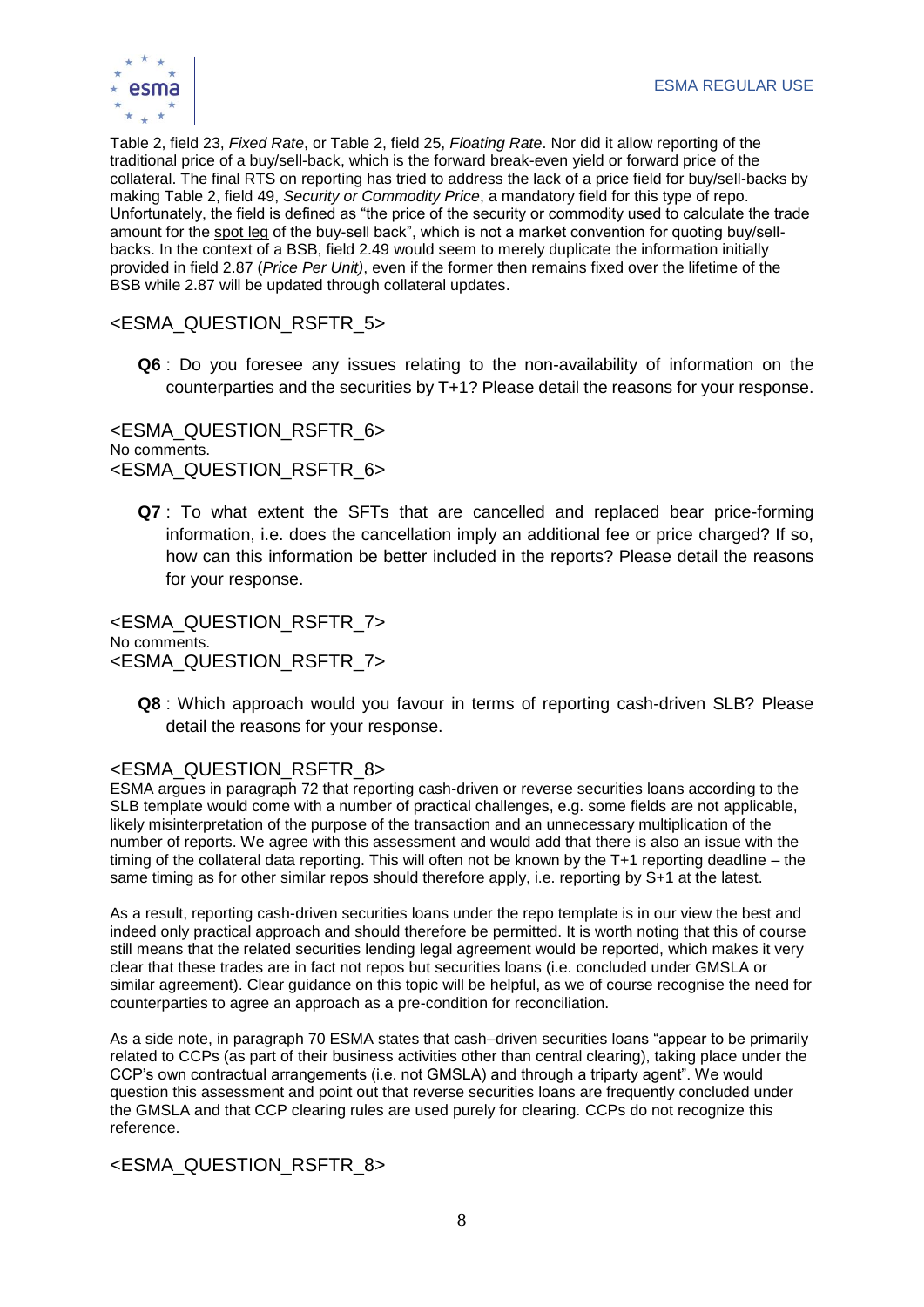

**Q9** : Do you agree with the proposal with regards to reporting of SFTs involving commodities? What other aspects should be clarified with regards to these SFTs? Please detail the reasons for your response.

## <ESMA\_QUESTION\_RSFTR\_9>

Commodity repos are outside of the ERCC's remit, hence no comments.

In relation to paragraph 77, we would simply point out that there is no pledging under any standard repo agreement (see also our response to Q1). <ESMA\_QUESTION\_RSFTR\_9>

**Q10** : Are there any aspects that need to be clarified with regards to this type of SFTs? Please detail the reasons for your response.

<ESMA\_QUESTION\_RSFTR\_10> No comments. <ESMA\_QUESTION\_RSFTR\_10>

**Q11** : Do you agree with the proposal with regards to reporting of margin lending? What other aspects should be clarified with regards to these SFTs? Please detail the reasons for your response.

<ESMA\_QUESTION\_RSFTR\_11> No comments. <ESMA\_QUESTION\_RSFTR\_11>

**Q12** : Having in mind that position reporting of CCP-cleared SFTs is optional only when transaction-level reporting was made in accordance with paragraph 84, do you believe that additional clarifications need to be provided by ESMA? Please detail the reasons for your response.

## <ESMA\_QUESTION\_RSFTR\_12>

No additional clarifications needed. As pointed out previously, we share ESMA's assessment that position level reporting of CCP-cleared repos under the stated conditions is not a feasible option.

We note that section 6 of the draft Guidelines nevertheless contains many repo examples based on position-level reporting. It might be worth to replace (some of) these examples with scenarios that are of more practical relevance.

<ESMA\_QUESTION\_RSFTR\_12>

**Q13** : Do you agree with the approach regarding allocation of responsibility with regards to SFTs concluded between TC-FC and EU SME-NFC? Please detail the reasons for your response.

## <ESMA\_QUESTION\_RSFTR\_13>

We note ESMA's guidance in relation to the reporting of small NFCs, in particular in case a thirdcountry FC is involved. We expect that a scenario where an EU small NFC would trade with a TC FC (no equivalence) and hence report itself would seem to be very unlikely given the additional burden involved for the small NFC.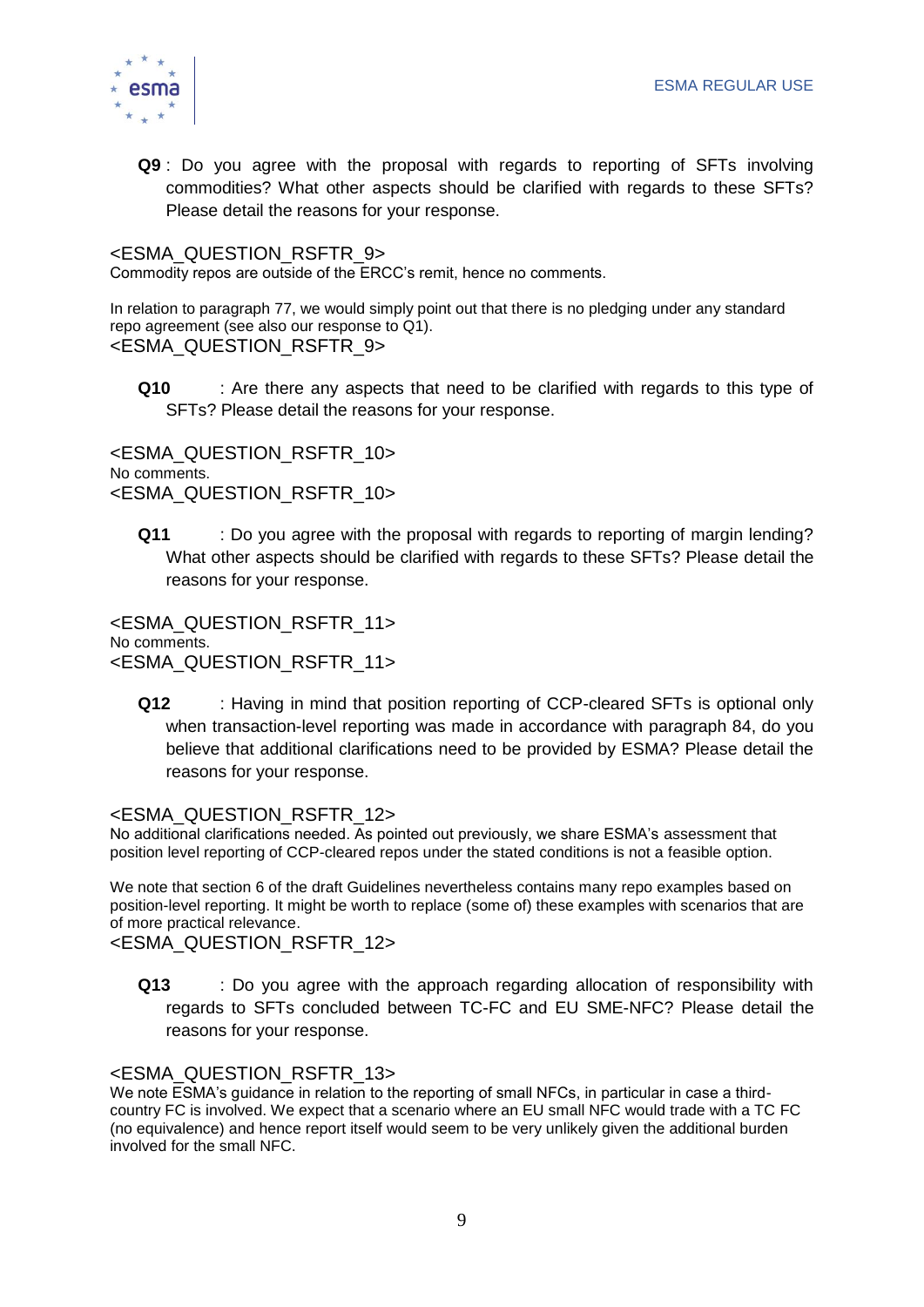

Given the criteria set out in SFTR to determine whether an NFC is to be considered "small", there is a risk that this status changes over time. Where an in-scope (small) NFC trades with an in-scope FC, is it the responsibility of the NFC to duly inform their counterparty of any relevant changes to their financial status, i.e. whether they qualify as a small NFC? Or is the FC instead expected to rely on the annual report of the NFC? In the latter case, given the link to the Accounting Directive, we assume this would mean that the FC would have to make an assessment once a year upon each publication of the NFCs annual accounts.

In this context, we would like to ask ESMA to provide further guidance in relation to (delegated) reporting of re-use on behalf of a small NFC (also discussed in our response to Q79). In order to correctly apply the reuse formula, the FC responsible for the reporting will have to rely on additional information from the small NFC which the latter might be reluctant to provide as this can be commercially sensitive, in particular in relation to own assets. The alternative would be for the small NFC to calculate the formula itself and pass on the resulting estimate to the FC for reporting purposes. Further guidance from ESMA on this process would be welcome. We note that tables 106 and 107 in the draft Guidelines cover this scenario. However, the examples do not specify who calculates the estimate or how the additional data points are shared/obtained. There is also a question whether a small NFC trading with more than one FC will have its re-use reports made several times by the different FCs. Finally, can ESMA clarify the timing of reuse reporting on behalf of small NFCs? We assume that reuse reports (for given ISINs) by a particular FC will have to be submitted only as long as the related SFTs between the NFC and FC are open. Is this correct? <ESMA\_QUESTION\_RSFTR\_13>

**Q14** : Do you agree with the approach regarding allocation of responsibility with regards to UCITS management company and AIFM, established in third country? Please detail the reasons for your response.

### <ESMA\_QUESTION\_RSFTR\_14>

We note ESMA's guidance in relation to the reporting obligation in the context of AIFs and UCITS funds. It will be important to make sure that the wider market is aware of the issue and the important distinction between AIFs and UCITS funds in terms of fund manager location/ reporting responsibility described in the Guidelines. We would encourage ESMA to widely publicise the related guidance across the various stakeholders.

<ESMA\_QUESTION\_RSFTR\_14>

**Q15** : Do you agree with the approach for determining conclusion of SFTs by EU branches of non-EU entities? Are there any other instances in addition to the ones in paragraph 102 that would need to be clarified? Please detail the reasons for your response.

#### <ESMA\_QUESTION\_RSFTR\_15>

In section 5.5.1 ESMA helpfully provides guidance on the meaning of a "conclusion" by a branch. In particular, paragraph 102 specifies that a branch is deemed to have concluded an SFT if at least one of four conditions is met.

The proposed approach is far-reaching, and we would like to point out that it is not in line with the approach under EMIR where the regulatory purpose is to ascertain outstanding derivatives held in the EU. ESMA's SFTR Final Report (p.12) expressly states that "the legal framework laid down by SFTR should, to the extent possible, be the same as that of EMIR in respect of the reporting derivative contracts to trade repositories for that purpose". Instead, the proposed approach would seem to shift the focus to the activity of individuals rather than the risk held in the EU which departs from the aims of SFTR. There is also no decision-maker field under SFTR and therefore these proposals seem to go beyond the aims of SFTR. The approach would also create a discrepancy between the way EU entities and EU branches of third-country firms are treated for the purposes of SFTR transaction reporting, as the former are required to transaction report SFTs if they are a counterparty to the SFT.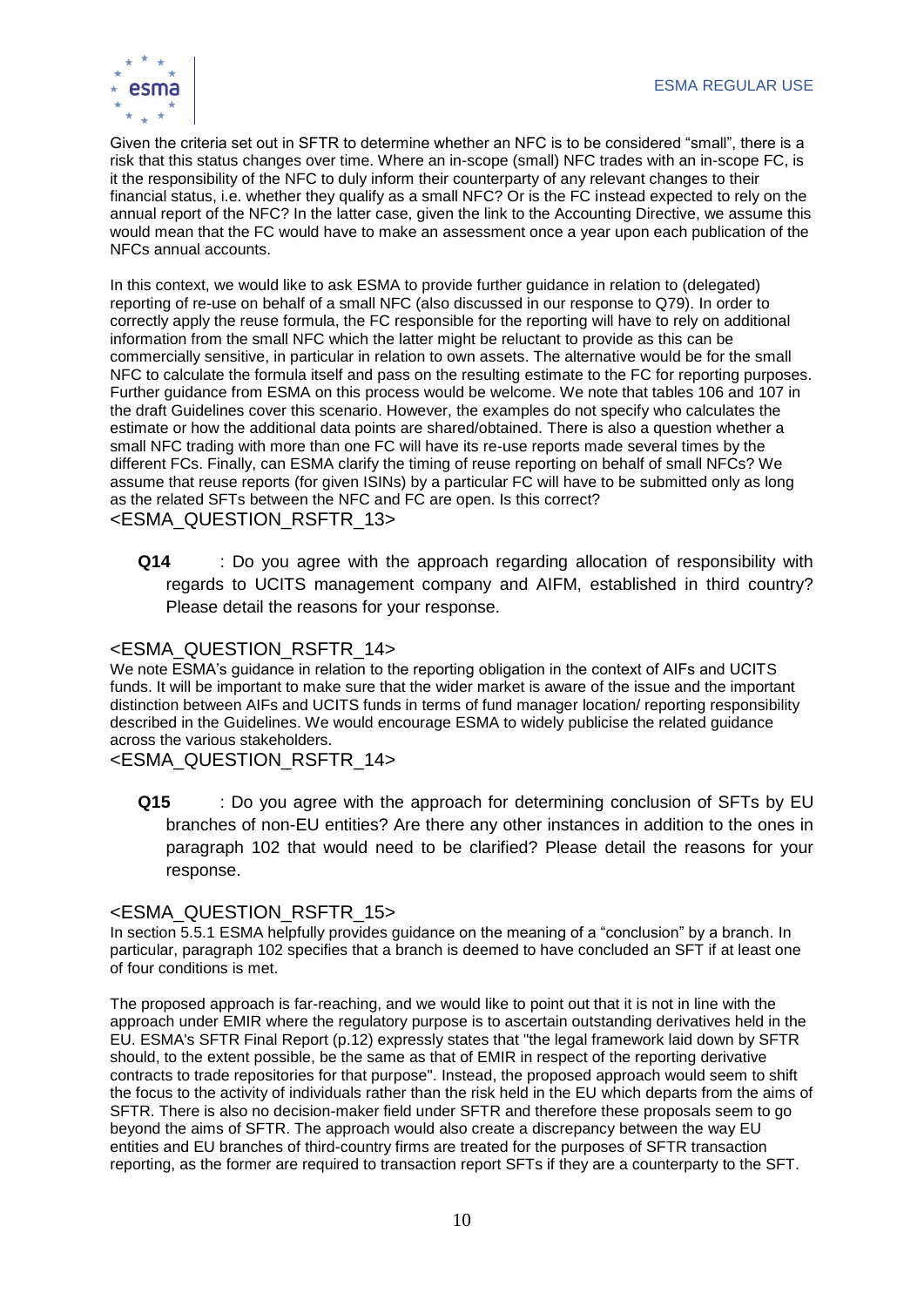

The latest guidance suggests that a branch would not have to report an SFT if the investment decision relating to that transaction and the execution were made by persons not supervised in the branch. It is not clear who would be the relevant supervisor in a chain of supervision from a branch to its parent. We assume investment decision would not be relevant for transactions not for own account.

Overall, while we appreciate ESMA's attempt to provide guidance on this question, we would caution that the proposed approach introduces additional ambiguity and is likely to create uncertainty among third party firms as to when their EU branch activity is in scope of SFTR reporting. We would favour a more straightforward approach, ideally along the lines of the approach adopted under EMIR.

ESMA should also be aware that the proposed scope extension is likely to create a number of practical challenges.

In a scenario where a TC entity concludes an SFT with an EU entity, and its EU branch is brought into scope for SFTR reporting based on the conditions proposed by ESMA (without being a counterparty to the trade), the TC entity would have two options for reporting:

- 1. To send the report with **no reference to the EU based branch in the counterparty data** which would be a correct representation of the trade and its risk however would cause practical issues:
	- o *Eligibility determination* it would be very difficult for anyone to verify the correctness of the report as none of the data points within the report itself would indicate why it had been reported, this would make it very difficult for any reporting firm to have a robust control process around their reporting
	- o *NCA monitoring* in the absence of any reference to a specific EU location the TRs would have no indication as to which NCAs should have access to this data which would effectively appear to belong to an NCA outside of the EU; or
- 2. To send the report **with a reference to the EU based branch counterparty data** which would be an incorrect representation of the trade and its associated risk and would also cause practical issues:
	- o *Branch of the other counterparty* where the counterparty to a trade reported by the third country branch is an EU entity, the EU entity would have the trade recorded correctly in their own system as a contract directly with the third country entity and would report it accordingly with field 1.8 (Branch of the other counterparty) blank. This would mean that the trade reported by the EU entity would disagree with the trade reported by the TC entity on the branch information by default. It would also likely cause issues in the reconciliation process as the TR receiving the trade from the EU entity would view it as single-sided report.
	- $\circ$  Alternatively, the EU entity could attempt to report the transaction with the branch of the other counterparty populated with the relevant EU country code however this would mean both misrepresenting their own record of the transaction from their books and records and the risk associated with it.

Irrespective of the reporting approach chosen by the third country firm, there are also a number of general practical issues that will be caused by attempting to bring this subset of trades into scope. In particular:

a. *Net exposure collateral reporting* – as both parties to the transaction would record the collateral based on the contracting entities, determining which collateral is reportable under a given portfolio would be extremely difficult. For example, for an EU entity who has transacted numerous times with a third country entity they would have a set of collateral covering any net exposure. If a subset of the trades with the third country become reportable both the EU entity and third country entity would somehow need to agree which subset of collateral within the net exposure should be reported as well even though in reality the collateral had been exchanged between the two LEIs and therefore no specific collateral pieces could realistically be described as applying to the exposures generated by the trades where the third country entities branch was somehow involved in the initiation of the deal. This would lead to complication in the reporting process, would be difficult to place controls around and would ultimately be arbitrary determined rather than an accurate reflection of risk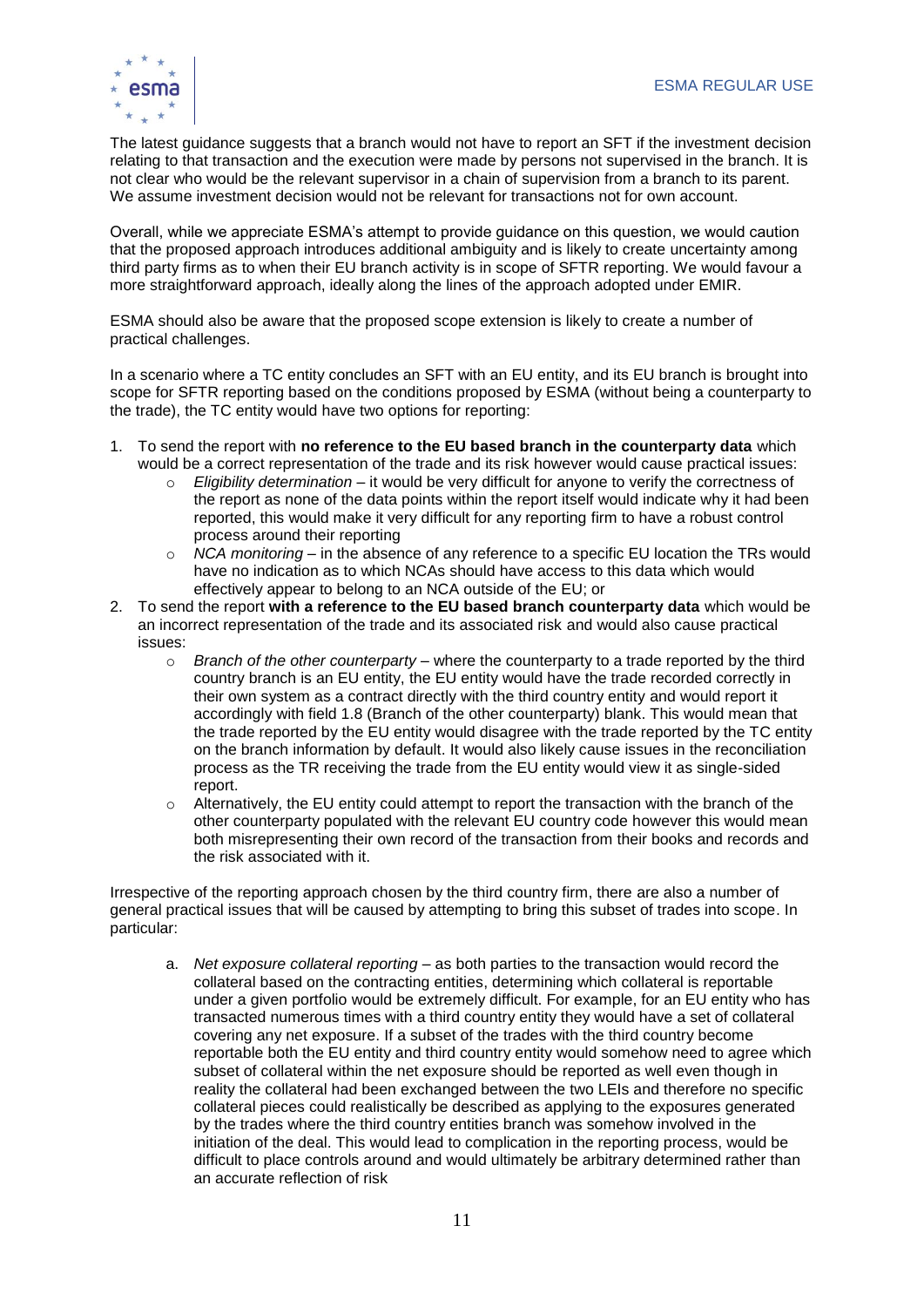

- b. *UTI Generation and sharing* when transacting with the third country entity an EU entity would have no current reason to systematically record that someone within the EU based branch of the third country had been involved and would instead correctly reflect the contract and associated risk as sitting with the third country entity. As such it's very unlikely they would capture the need to share a UTI with the third country entity or to correctly apply the UTI waterfall logic to determine whether they should generate or receive a UTI. As a result, it's highly likely that both sides would report the same transaction with a different UTI leading to regular mismatches
- c. *Collateral re-use reporting* the third country entity would presumably have a re-use reporting requirement for the subset of transactions reported however much like the net exposure reporting it would be very difficult for them to extract the individual elements that only relate to transactions which have involved their EU based branch at some point leading to significant complexity and likely meaningless numbers.

## <ESMA\_QUESTION\_RSFTR\_15>

**Q16** : Is the proposed guidance for determining whether an SFT conducted by a branch needs to be reported clear and comprehensive? Which areas require further clarification? Please detail the reasons for your response.

## <ESMA\_QUESTION\_RSFTR\_16>

Table 1 is helpful. However, we also note that the table does not reflect the proposed additional criteria provided by ESMA in relation to a "conclusion" by a branch and therefore does not provide any further clarity on this question. As mentioned above, the additional criteria are likely to introduce ambiguity and confusion among the impacted third country firms as to when their branch activity is in scope.

<ESMA\_QUESTION\_RSFTR\_16>

**Q17** : Is the proposed guidance for reporting of intragroup SFTs clear and comprehensive? Which areas require further clarification? Please detail the reasons for your response.

## <ESMA\_QUESTION\_RSFTR\_17>

The proposed guidance is clear. We understand that paragraph 108 refers to transactions between two separate legal entities within a group (i.e. two separate LEIs). <ESMA\_QUESTION\_RSFTR\_17>

**Q18** : Do you agree with the approach for reporting by NFCs? Is there any additional aspect relating to reporting by NFCs that needs to be clarified? Please detail the reasons for your response.

## <ESMA\_QUESTION\_RSFTR\_18>

We generally agree with the proposed approach. However, as mentioned in our response to Q13, we would invite ESMA to clarify the following:

Considering the criteria set out in SFTR to determine whether an NFC is to be considered "small", there is a risk that this status changes over time. Where an in-scope (small) NFC trades with an inscope FC, is it the responsibility of the NFC to duly inform their counterparty of any relevant changes to their financial status, i.e. whether they qualify as a small NFC? Or is the FC instead expected to rely on the annual report of the NFC? In the latter case, given the link to the Accounting Directive, we assume this would mean that the FC would have to make an assessment once a year upon each publication of the NFCs annual accounts.

<ESMA\_QUESTION\_RSFTR\_18>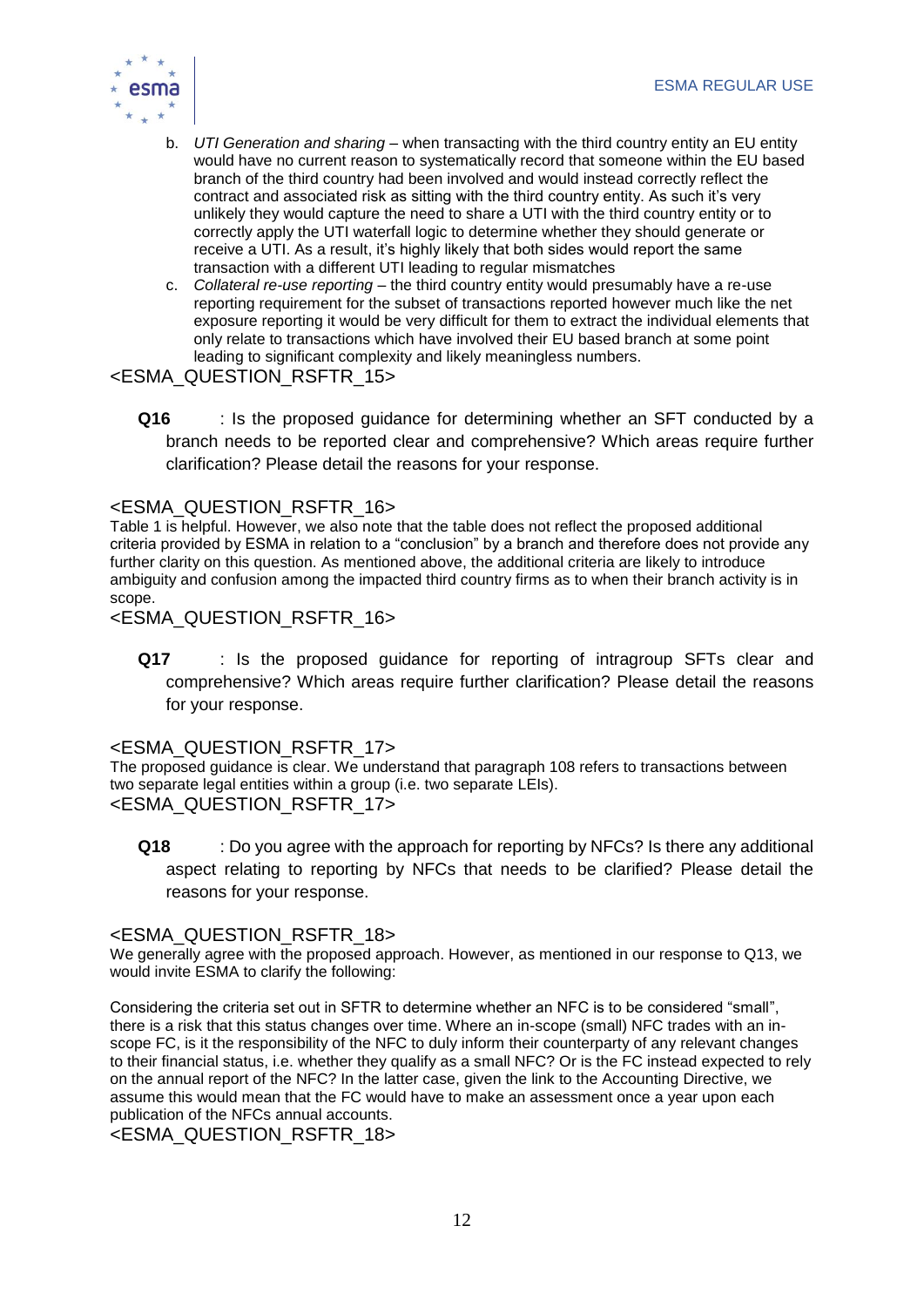

## **Q19** : Do you agree with the proposal for reporting conclusion of SFTs? Please detail the reasons for your response.

## <ESMA\_QUESTION\_RSFTR\_19>

Paragraph 116 states: "*In case an SFT that is concluded is subsequently cancelled or not completed, due to reasons attributable to the counterparties or to third parties, such as CCPs or CSDs, then the counterparties after reporting it with Action type "New" or "Position Component", as applicable, should report it with Action type "Error*".

It is not fully clear to us what use cases paragraph 116 refers to. In general, if a trade is concluded, a contract has been put in place, so the cancellation of that contract should be an ETRM or MODI message (depending on the timing of termination settlement – see below). Only if a contract was not validly created or was out of scope of the SFTR should EROR be used.

Unfortunately, the underlying assumption that in the case of CCP-clearing a prior repo exists, even where parties trade contingent upon acceptance by a CCP, creates an inconsistency in Action Types. In the rare case where a trade submitted for clearing is subsequently rejected by the CCP, it may therefore indeed be necessary to use EROR. However, ESMA should be very clear on the criteria for the use of EROR or there is a risk it will become a convenient but misleading way for some firms to routinely close reports.

## <ESMA\_QUESTION\_RSFTR\_19>

**Q20** : Do you agree with the proposal for reporting modifications to SFTs? Please detail the reasons for your response.

## <ESMA\_QUESTION\_RSFTR\_20>

In paragraph 117 ESMA clarifies that modifications should be reported only once they have "taken place". It is not always clear what this means.

For example, we would like to ask ESMA to confirm how the (early) termination of fixed-term and open repo is expected to be reported. The draft Guidelines do not always seem to be consistent on this question. For the termination of an open repo, for example, table 5 (p.39) prescribes MODI, while in the example on p.79 this seems to be reported as an ETRM.

#### *In order to ensure consistency, ICMA would recommend the following approach:*

*ETRM should be used as the Action Type only to report the termination of an open repo and the early termination of a fixed-term repo (including evergreens) where, in both case, settlement of the termination will be for the same day as the notice of termination. The early termination of repos for settlement next day or later should be reported as a modification under the MODI Action Type. This means that both types of report are made on the date on which the contractual obligations and risk exposure of the parties terminate.*

<ESMA\_QUESTION\_RSFTR\_20>

**Q21** : Do you agree with the proposal for reporting collateral updates to SFTs? Please detail the reasons for your response.

## <ESMA\_QUESTION\_RSFTR\_21>

We agree with the general guidance provided.

We would like to raise one question regarding the reporting logic of collateral updates (net exposure basis), which is applicable more broadly to any snapshot-based reporting (i.e. also to REUU and MARU reports). When reporting a snapshot we understand that the latest report fully overwrites previously submitted reports. Where an individual collateral component is removed from one day to the other (i.e. its quantity reduced to 0), we understand that there is no need to include this ISIN or cash in the subsequent snapshot report, as the new report would effectively overwrite the previous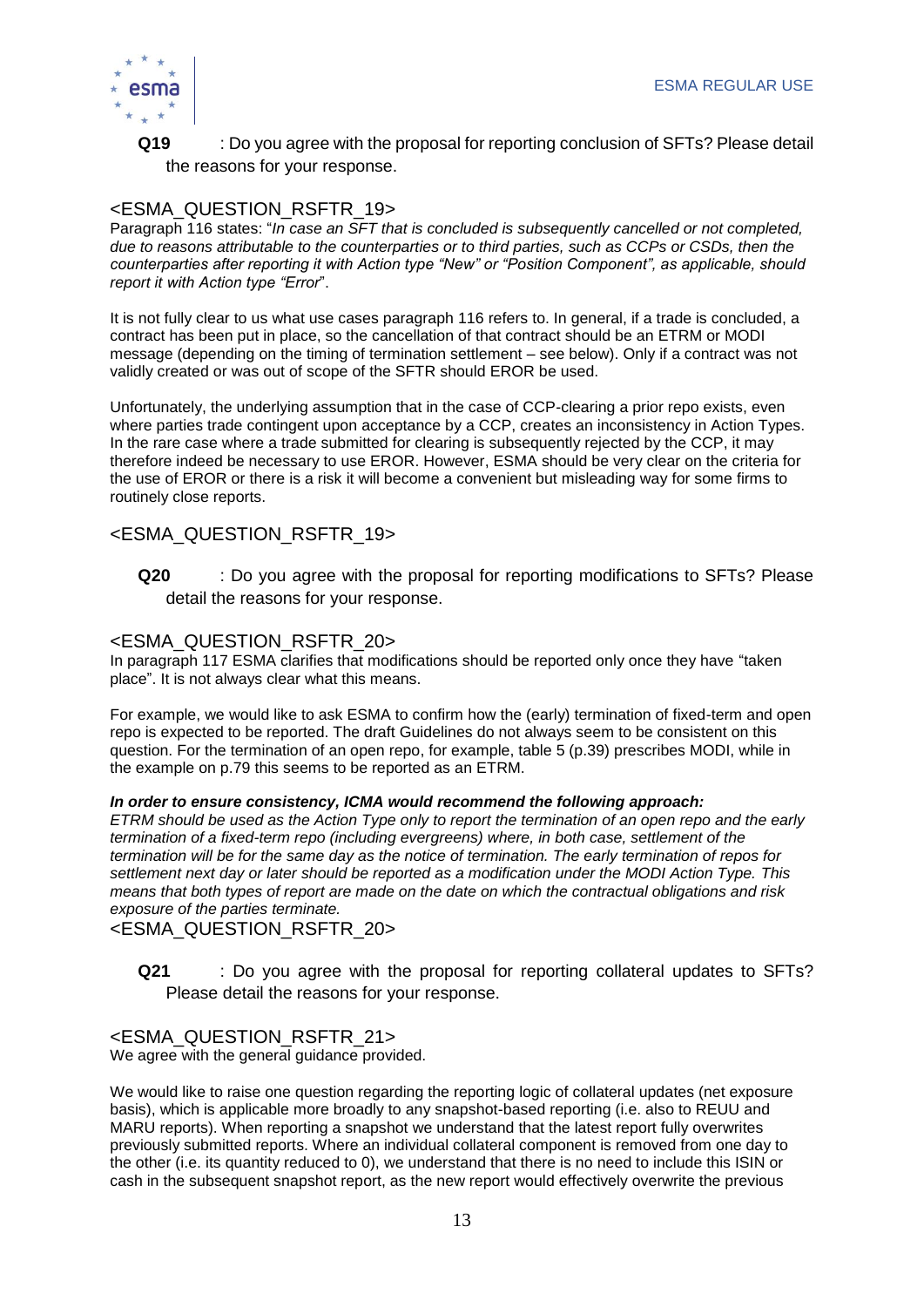

report, thereby assuming that any collateral component that is not included has been reduced to 0. However, at the industry workshop there was a discussion on the edge case where the whole position is discontinued or terminated or, in the case of reuse, on a given day not a single security has been reused. We understand that there is a problem in this case. If no report is submitted at all, TRs would assume that the latest submitted report would persist. A possible solution would be to submit a "zero report" which would indicate to the TR that the position was reduced to zero across the board (or that there was no reuse at all on that day).

If such an approach is adopted, it would be important for firms to have clear guidance on how to populate a "zero report". We have discussed this question within the ERCC SFTR Task Force and would suggest the following simplified approach for populating a "zero report" in the case of collateral updates. We suggest that such a report should be limited to two token fields only:

- Field 2.76 (Cash Collateral Amount) =  $0$
- Field 2.77 (Cash Collateral Currency) = EUR

For reuse, we understand that ESMA already indicated a possible approach in the context of the ISO schema discussions. Having checked against the VRs, we would suggest the following:

- $\bullet$  Field 4.6 = CASH
- Field  $4.12$  = OTHR
- Field  $4.13 = 0$
- $Field 4.14 = FUR$

Furthermore, in order to avoid problems with the reconciliation process, we suggest that TRs should agree among themselves to exclude such "zero reports" from the inter–TR reconciliation process. This would obviously only be necessary where reconciliation is required, ie not for REUU reports for example.

## <ESMA\_QUESTION\_RSFTR\_21>

**Q22** : Do you have any issues with reporting in a timely manner valuation, margin and reuse updates pertaining to SFTs? Please detail the reasons for your response.

## <ESMA\_QUESTION\_RSFTR\_22>

Paragraph 119 states that the "timeline for reporting "Valuation update", "Margin update" and "Reuse update" is "the same as for the conclusion of a SFT". While we agree with this statement for valuation and margin updates, this should not be the case for reuse updates, given that the reuse metrics are settlement driven, as clearly stated in ESMA's final report on the RTS (para.324). In line with the RTS, ESMA should clarify in the Guidelines that reuse reports will have to be submitted post-settlement, i.e. on S+1.

<ESMA\_QUESTION\_RSFTR\_22>

**Q23** : Do TRs require additional guidance in relation to how reports submitted by the entities mentioned in Article 2(2) and (3) of SFTR should be treated and the relevant procedures to follow? If so please confirm where further guidance is required.

## <ESMA\_QUESTION\_RSFTR\_23>

From our perspective this seems clear. We refer to the responses submitted by TRs for additional comments.

<ESMA\_QUESTION\_RSFTR\_23>

**Q24** : Do you agree with the proposed rules for reporting of field 1.17? Are there any other instances that would need to be clarified? Please detail the reasons for your answer.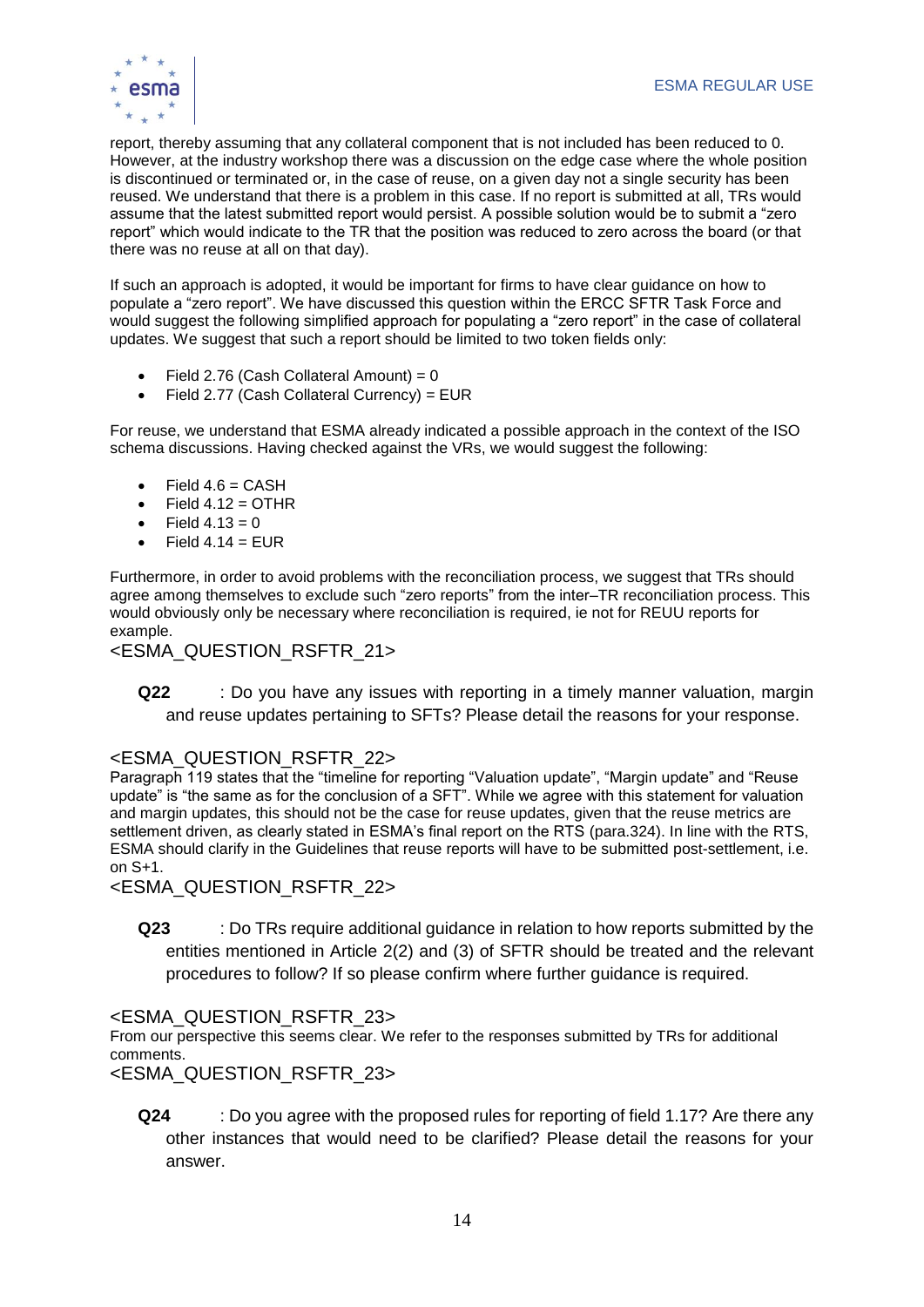

<ESMA\_QUESTION\_RSFTR\_24> Yes, we agree with the guidance, which is in line with our previous feedback. <ESMA\_QUESTION\_RSFTR\_24>

**Q25** : Do you consider proposal A or proposal B to be the most efficient way to ensure that details of SFTs are reported accurately, and why? What would be the costs and benefits of each approach? Please detail the reasons for your response.

## <ESMA\_QUESTION\_RSFTR\_25>

The ERCC SFTR TF strongly supports proposal A, i.e. in case of changes all fields should be resubmitted. As compared to the current approach set out in the validation rules which requires amended fields and a subset of other fields, proposal A is easier to implement for both and also allows TRs to identify changes in a more straightforward way without need for interpretation (and related potential errors). Importantly, we also understand that proposal A would be in line with EMIR, again facilitating implementation and ensuring consistency across the regimes. <ESMA\_QUESTION\_RSFTR\_25>

**Q26** : Do you agree with the sequences proposed? Please detail the reasons for your response.

<ESMA\_QUESTION\_RSFTR\_26> We generally agree with tables  $2 - 4$ .

As regards POSC, as mentioned before, we do not think that position-level reporting will be applicable to repo trades in practice. However, if it is used, we are not sure why only 'Error' and 'Correction' are permissible action types following a POSC report. We would expect that all the relevant action types could apply, similar to a new trade reported at transaction level.

As regards ETRM, we note that the only permissible action types are EROR and CORR. Can ESMA confirm that a CORR message can be used to resuscitate a UTI after an ETRM? <ESMA\_QUESTION\_RSFTR\_26>

**Q27** : Do you agree with the proposed mapping between business events and action types? Are there any additional business events that should be included? Please detail the reasons for your answer.

## <ESMA\_QUESTION\_RSFTR\_27>

Table 5 on pp.37-40 of the draft Guidelines provides a helpful mapping of business events to action types and levels. However, there are a number of questions that we would like to clarify with ESMA in relation to the table. Most importantly, this includes three more general issues, but also a number of more detailed points. In addition, we also attach to our consultation response a detailed overview table of repo lifecycle events, which the ERCC SFTR TF has put together over the past months and which hopefully provides useful input for ESMA when reviewing table 5 of the draft Guidelines.

#### Key issues for clarification:

• **Counterparty default or settlement fail:** ESMA indicates that this should be reported as an ETRM. We wonder if the inclusion of settlement fails in this context is a misunderstanding. We do not think that this should refer to a (temporary) settlement fail which is usually resolved within a few days and would not lead to a termination of the trade. In this context, we would like confirmation from ESMA that temporary settlement fails would indeed not have any impact on reporting, given that a settlement fail in itself does not terminate or modify the contractual obligations of the parties and therefore has no material impact on risk exposure.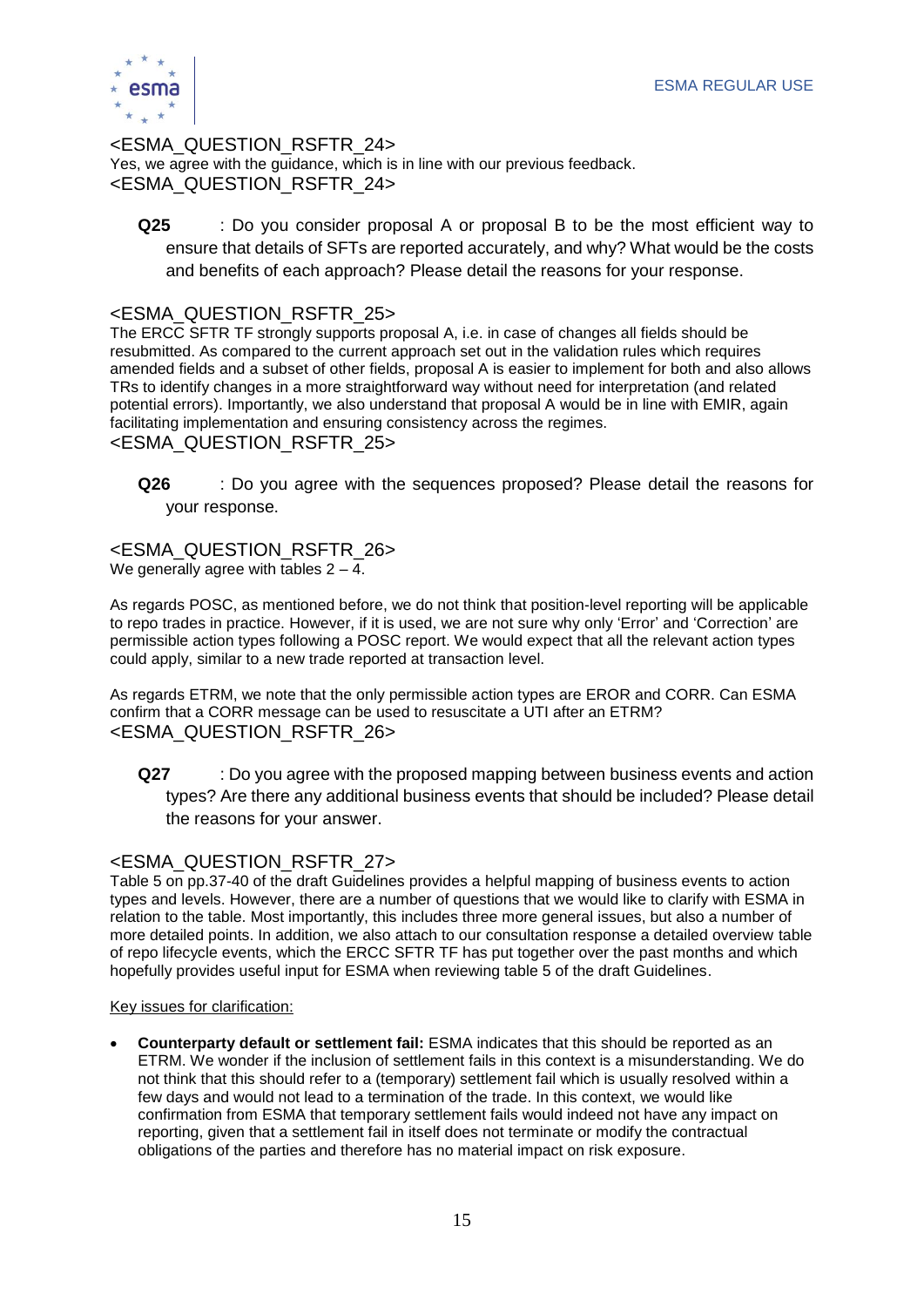

In addition, we also note that there are a number of possible responses to a counterparty default set out under contracts like the GMRA, which would not all lead to an immediate termination of the trade.

• **"MODI" vs "ETRM + NEWT":** we would like to validate with ESMA our understanding that the guidance in table 5 for a lifecycle event to be reported as a modification applies only unless there is a contractual agreement between the parties to an early termination of the repo and its replacement with a new repo (eg the Repricing and Adjustment mechanisms under the GMRA). Parties should not use ETRM+NEWT as a routine alternative to MODI. We assume that in the latter case, parties would report closing the old trade (ETRM) followed by a new trade (NEWT) including new UTI. Ideally, a disclaimer should be added to table 5 to confirm this understanding.

#### Other comments and points for clarification:

- **Change of allocation ahead of settlement:** The table says that a re-allocation should be reported as an error (Action Type = EROR) but this contradicts the definition of an error and would seem to misrepresent the situation. We would like to point out that re-allocations are very common events and would lead to a large number of EROR messages which does not seem to be in line with the purpose of the defined action type. In our view, ETRM + NEWT would be a more accurate representation of the event.
- **Default of the collateral issuer:** The table says default by the collateral issuer should be reported as either a collateral update (Action Type = COLU) or a termination (Action Type = ETRM). But termination of a repo is not a response allowed by the GMRA in this case. Instead the collateral would likely be substituted or margined. The relevant action type should therefore be COLU*.*
- **Variation margining in non-CCP cleared SFTs:** The table says to use collateral update reports (Action Type = COLU), which is in line with our previous discussions. Furthermore, the related examples (pp.137-144) are on a net collateralization basis (field 2.73 = TRUE) and use field 1.9 Counterparty Side (GIVE/TAKE), which is all in line with our previous proposals. However, there continue to be issues with the way VM reporting is represented. For instance, the examples appear to show variation margin being combined with the collateral of the underlying transactions, despite the fact that the underlying transactions are collateralized trade by trade (excepting most GC financing repos). The related problems are discussed in detail in our response to Q73.
- **Re-rating (fixed rate and spread):** The table says to use modification reports (Action Type = MODI). This is what we have recommended in our sample reports. The table applies to fixed-rate repos and it is not stated whether this includes open repo (see also our response to Q55).
- **Extension:** The table says to use modification reports (Action Type = MODI). This is in line with our understanding.
- **Elimination of termination optionality:** The table says to use modification reports (Action Type = MODI). It is assumed that this event would include the termination of an evergreen.
- **Close-out of open repo:** The table says to use modification reports (Action Type = MODI). However, this seems inconsistent with the example on p.79 which indicates that the termination should be reported as an ETRM. The RTS also specify that ETRM applies to the "termination of an open term SFT termination of an open term SFT or an early termination of a fixed term SFT".

**In order to ensure consistency and to better fit the prescribed timing of the reporting, ICMA would recommend the following approach for the termination of open and the early termination of fixed-term repo:** *ETRM should be used as the Action Type only to report the termination of an open repo and the early termination of a fixed-term repo (including evergreens) where, in both case, settlement of the termination will be for the same day as the notice of termination. The early termination of repos for settlement next day or later should be reported as a modification under the MODI Action Type. This means that both types of report are made on the date on which the*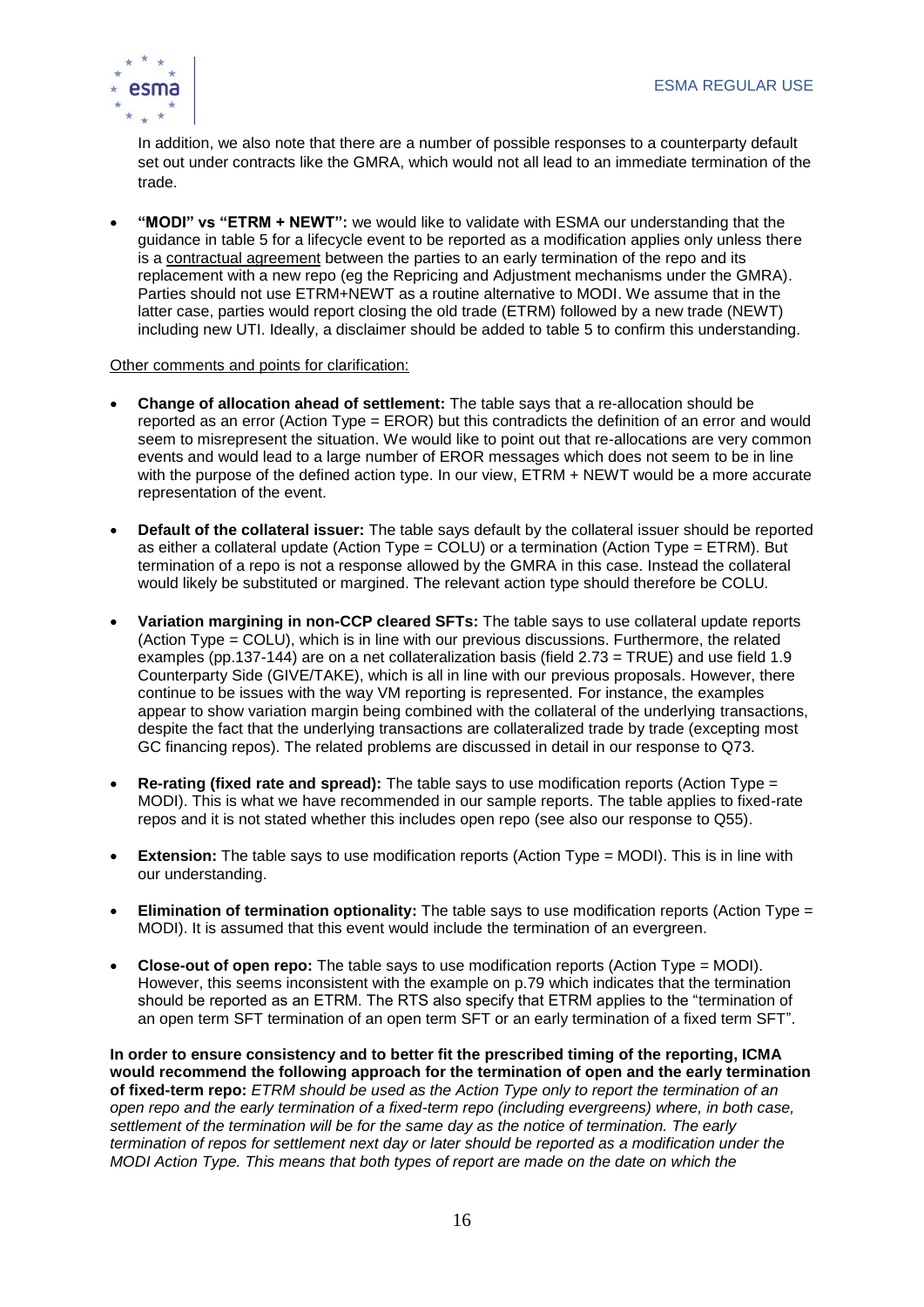

*contractual obligations and risk exposure of the parties terminate.* <ESMA\_QUESTION\_RSFTR\_27>

**Q28** : Are there any other relationships that would need to be defined? If so, please detail which ones.

## <ESMA\_QUESTION\_RSFTR\_28>

While the table is a helpful reference, it is important that the list is not considered exhaustive. The ERCC SFTR TF has put together a more detailed list of repo lifecycle events, which covers a number of additional events that ESMA might want to take into account for the Guidelines. The repo lifecycle event overview is attached to our consultation response.

#### <ESMA\_QUESTION\_RSFTR\_28>

**Q29** : Is there any aspect not covered by the ITS on reporting that would require further clarification? Please detail the reasons for your response.

<ESMA\_QUESTION\_RSFTR\_29> No, from a repo perspective the guidance is clear and sufficient. <ESMA\_QUESTION\_RSFTR\_29>

**Q30** : Do you agree with the proposed approach for reporting of counterparty side in the case of CCP-cleared SFTs? Please detail the reasons for your response.

<ESMA\_QUESTION\_RSFTR\_30> Yes, we agree. There is no ambiguity in the case of repo. <ESMA\_QUESTION\_RSFTR\_30>

**Q31** : Do you agree with the proposed approach to determine which side of a transaction is the collateral provider and which is the collateral taker for unsecured lending/borrowing of securities? Please detail the reasons for your response.

<ESMA\_QUESTION\_RSFTR\_31> No comments. <ESMA\_QUESTION\_RSFTR\_31>

**Q32** : Please indicate how frequently is a haircut, margin or any other type of discount/add-on, applied to the loan side of SLB?

<ESMA\_QUESTION\_RSFTR\_32> No comments. <ESMA\_QUESTION\_RSFTR\_32>

**Q33** : Do you agree with the proposed approach? Please detail the reasons for your response.

<ESMA\_QUESTION\_RSFTR\_33> No comments. <ESMA\_QUESTION\_RSFTR\_33>

**Q34** : Do you agree with the proposed approach? Please detail the reasons for your response.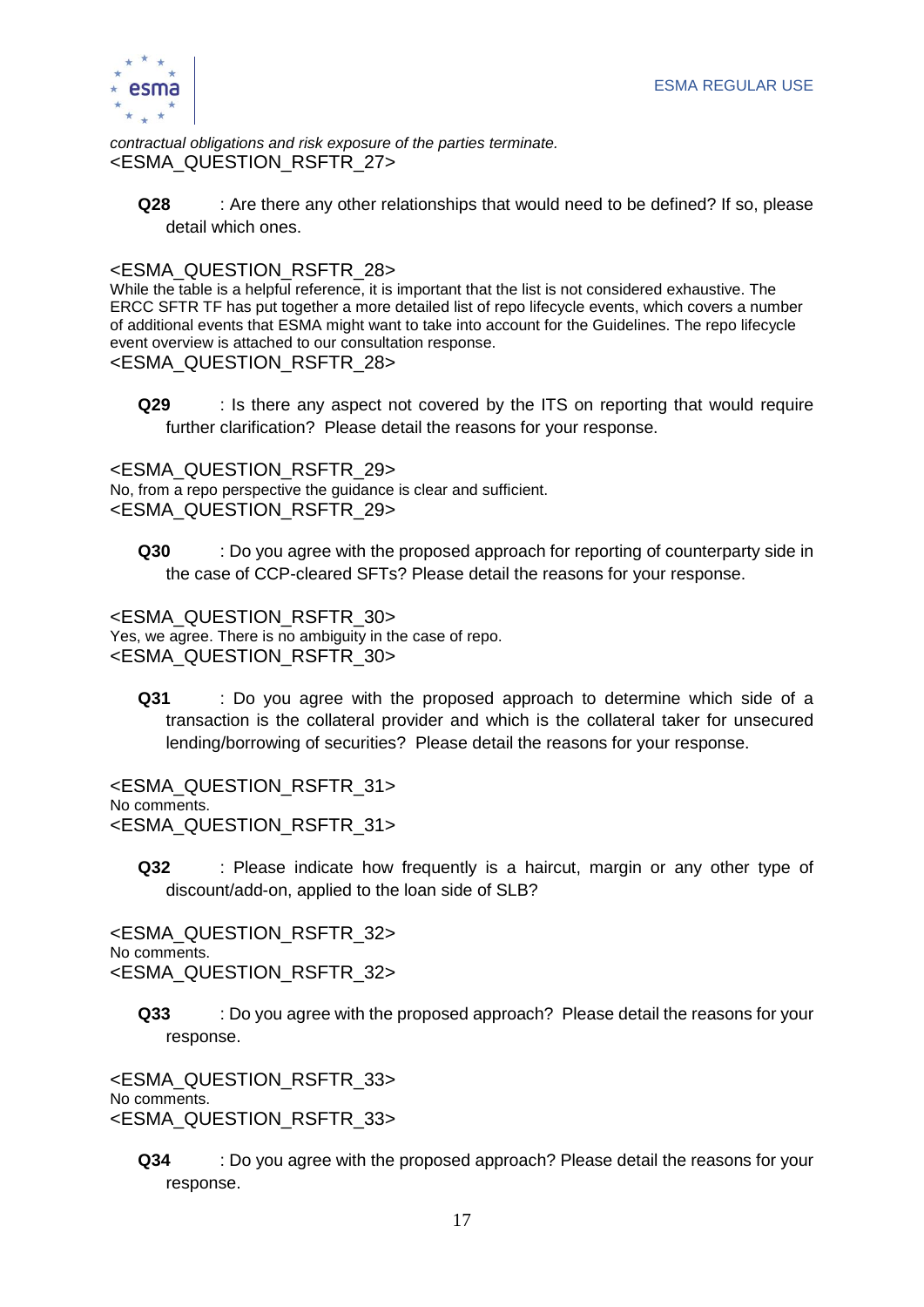

<ESMA\_QUESTION\_RSFTR\_34> No comments. <ESMA\_QUESTION\_RSFTR\_34>

**Q35** : Do you agree with the proposed approach on timing and use of FX rates? Please detail the reasons for your response.

## <ESMA\_QUESTION\_RSFTR\_35>

We agree with most of the guidance on the use of FX rates, but would also stress that the approach set out in paragraph 158 does not reflect current best practice. The applicable FX rates are applied on a firm-wide basis and used for exposure management purposes. They are not transaction specific. We do not expect firms to change applicable FX rates or market prices or indeed any data points that are related to firms' risk and exposure management just to fix a reconciliation break. Reporting of these data points should reflect firms' internal systems. Given the extremely low tolerances defined in level 2, we agree that there will likely be breaks, but the only way to reduce these would be to increase the tolerances to a more realistic level. See also our related responses to Q36 and Q57. <ESMA\_QUESTION\_RSFTR\_35>

**Q36** : Does ESMA need to provide additional guidance on the reporting of the valuation fields? Please detail the reasons for your response.

## <ESMA\_QUESTION\_RSFTR\_36>

No additional guidance needed. However, we would reiterate the comment made in response to Q35: ESMA seems to indicate that firms will correct the applicable valuations in their internal systems based on reconciliation breaks. This is not appropriate. The underlying data points are firm-wide figures used for exposure management purposes. The only way to reduce reconciliation breaks in relation to the relevant fields would be to increase the tolerances to more realistic levels. <ESMA\_QUESTION\_RSFTR\_36>

**Q37** : Do you have any remarks concerning the reporting of CFI? What other aspects need to be clarified to ensure that reporting is consistently performed? Please detail the reasons for your response.

#### <ESMA\_QUESTION\_RSFTR\_37>

While their coverage is much more comprehensive than for issuer LEIs (see Q41), we would like to point out that CFI codes are not always available either. In order to avoid unnecessary rejections, there should be some flexibility in relation to CFI codes, especially given that ESMA makes it clear in the draft Guidelines that they expect counterparties to use "official sources" for the CFI code, which we understand to be the relevant ANNA database.

It would be important to ensure that firms follow a consistent approach in case a CFI code from an official source is unavailable. Assuming field 2.79 remains mandatory, one possibility would be for firms to synthesise the applicable CFI code themselves to avoid rejections. Is this the preferred approach or will ESMA define an alternative fall-back option? The latter would ideally be to make 2.79 an optional field or otherwise to populate the field with a dummy code. <ESMA\_QUESTION\_RSFTR\_37>

**Q38** : Do you agree with the approach for back-loading? What other aspects have to be considered to make the reporting of backloaded SFTs more efficient for counterparties and TRs, i.e. the costs of this approach are minimised and also the usefulness of the reports submitted going forward is maximised? Please detail the reasons for your response.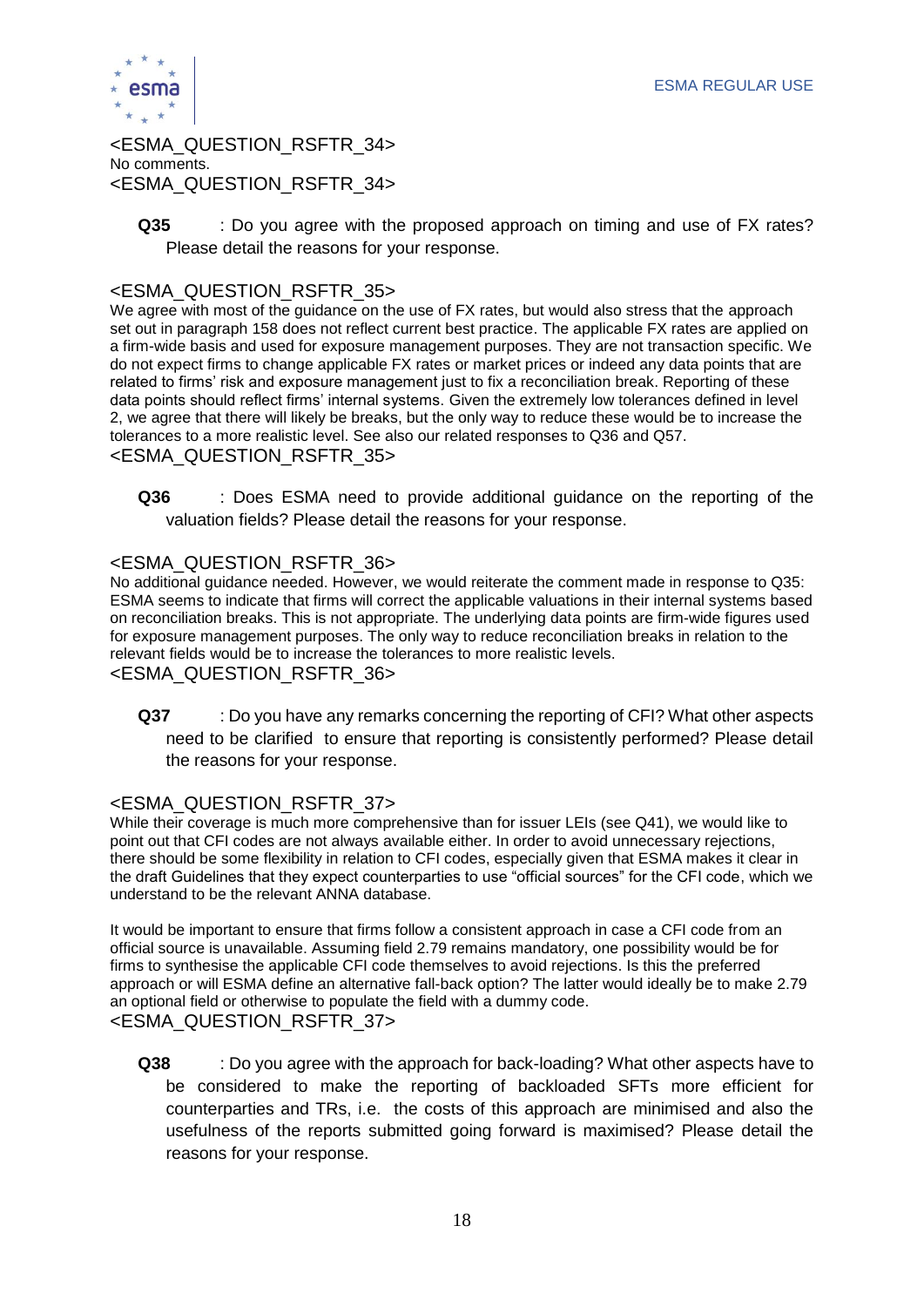

## <ESMA\_QUESTION\_RSFTR\_38>

As discussed during ESMA's industry workshop on 16 July, members of the ERCC SFTR TF have revisited the backloading requirement since the last formal ICMA ERCC feedback submitted to ESMA in December 2018. While a few members still favour backloading their entire book at go-live (and this should be permissible as an option), most have reconsidered their position and we no longer have a consensus in the group. Our sense is that a significant number will not move forward with the full backload at go-live for the following reasons:

- 1. Firms have reflected on the significant additional undertaking of readying their population of open trades for go-live, including creation and assignment of UTI, reference data sourcing and also accurate population of execution timestamp, etc. This has the effect of bringing go-live forward by several months.
- 2. Some firms have said that they cannot commit to a discretionary backload in advance of go-live of a project of this size. Recognising that both parties need to agree to the backloaded population (paragraph 171b), those firms that are in favour in principle are reluctant to have multiple bilateral agreements in place
- 3. Related to point 2, a firm undertaking a discretionary backload is putting itself at risk of significant numbers of unpaired trades if their counterparties do not follow suit
- 4. In light of the experience of backloading for derivatives under EMIR, some members commented that backloads tend to be most successful when a known eligible population is refined over a period of time, away from the core project, to ensure that everything is in place to meet the obligation deadline
- 5. A backload of the legislated population between 180 and 190 days from go-live will prevent any over-reporting and maximises the time to ensure the data is accurate

As a result, where members choose to follow the approach set out in the level 1 SFTR text, i.e. not to backload the whole population on go-live date, it is important to note that the reporting on a net collateralised basis will be skewed for a period after go-live (not just because of back-loading per se but also its phasing in). Members have confirmed that they are not in a position to filter out open trades that have not (yet) been backloaded from the net exposure calculations. From a repo perspective this disclaimer applies mainly to the reporting of variation margin. The skew will naturally decrease over time as the proportion of unreported trades decreases. This will happen as new trades come into reporting scope and old, unreported, trades close.

From previous discussions with ESMA we understand that as the Level 1 text prevails over any further guidance, firms will always be able to backload according to the approach set out in the Regulation. As mentioned, we understand that most market participants are planning to follow this approach. Entities most likely to diverge and prefer to backload all (or part of) their book on the initial reporting go-live date would seem to be certain CCPs as well as agent lenders on the SLB side. As backloaded trades will be matched, there will obviously be reconciliation breaks where counterparties choose to follow a different backloading approach. Apart from that we do not expect any major issues, but the industry will have further discussions in order to ensure appropriate coordination and to avoid any practical implications.

## <ESMA\_QUESTION\_RSFTR\_38>

**Q39** : What other aspects with regards to the UTI have to be clarified? Please detail the reasons for your response.

## <ESMA\_QUESTION\_RSFTR\_39>

One issue that we raised previously is the case where a UTI is not generated as prescribed by SFTR (or agreed on a bilateral basis). ESMA's Final Report on the RTS covers the scenario where the counterparty responsible for generating a UTI fails to share it within the reporting deadline (paragraph 246). ESMA clarify that they disagree with the proposal that in such a case "the other counterparty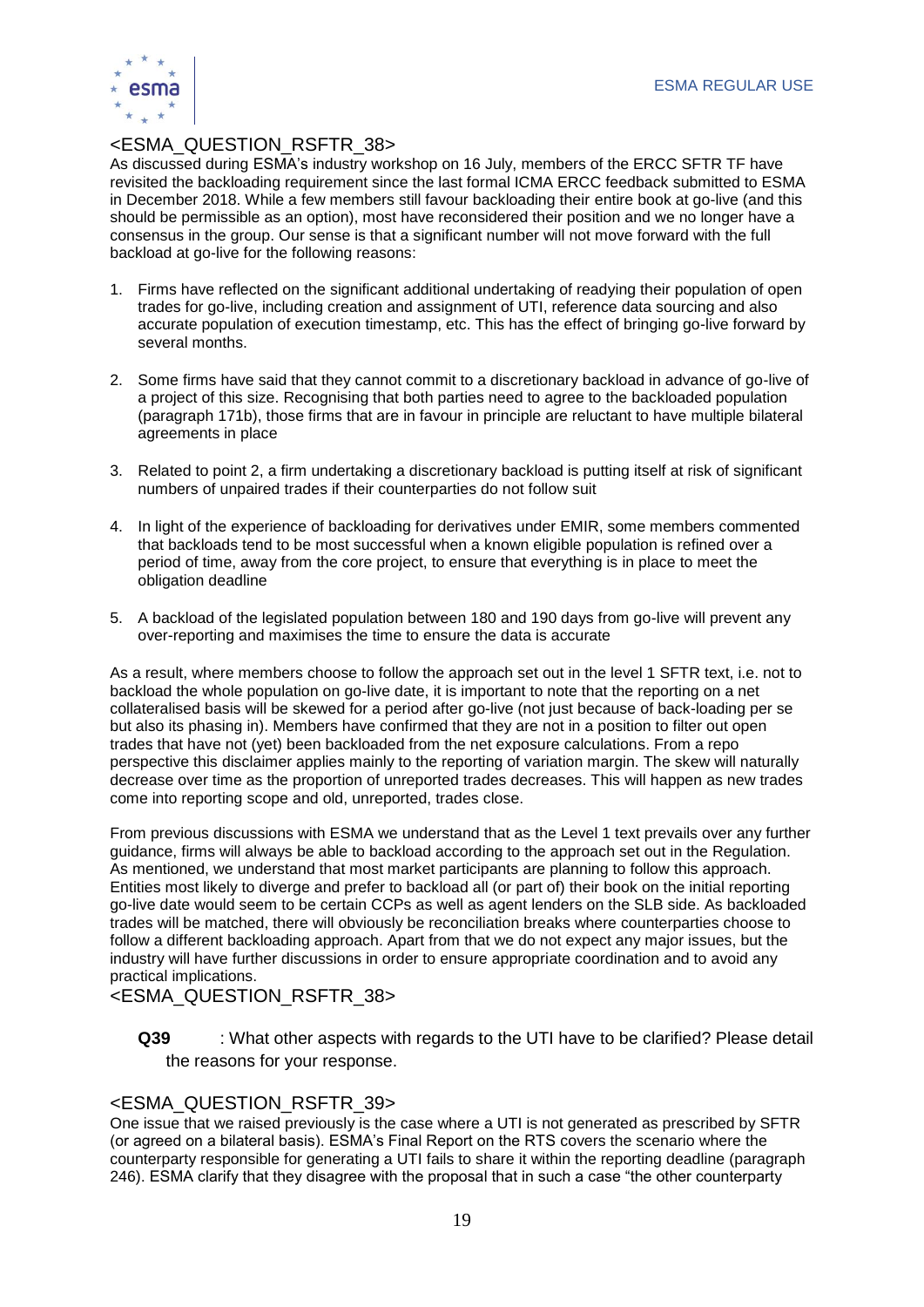

should be allowed to generate its own UTI in order to report" pointing to "significant matching issues as well as potentially in the duplicative reporting, in case the reports with the wrong UTIs are not cancelled". While we recognise that the "rules regarding the responsibility to generate and share the UTI in a timely manner" are clear, we urge that guidance be provided on applicable fall-back options in case the relevant counterparty does not generate and share the UTI on time or that parties be allowed to negotiate their own safeguards as part of any bilateral agreement. Are we correct to assume that timeliness of reporting should be given priority in this scenario?

Paragraph 177 of the draft Guidelines says that agreement between the counterparties on who should generate UTIs is a fall-back option, which is surprising considering that this option is in fact on top of the decision tree for UTI generation (see p.46). The statement also seems to contradict para.231 (p.81), which says "As agreed by the counterparties or otherwise in accordance with the generation logic in Article 3(2) of the ITS on reporting".

As a more general remark, some members have pointed out that they would welcome more detailed guidance in relation to the structure of the UTI, ideally in the form of a defined algorithm to create UTIs. We acknowledge that such guidance would ideally have to be agreed at global level in the context of the FSB's work in relation to UTIs.

<ESMA\_QUESTION\_RSFTR\_39>

**Q40** : Are there any other instances that need to be clarified? Please elaborate on the reasons for your response.

## <ESMA\_QUESTION\_RSFTR\_40>

No. We note that this field is now optional according to the latest validation rules and is not required where the principal is also the beneficiary, which will be the case for the vast majority of repos. The only exception we are aware of is an agency repo scenario that involves a trust (who would be reported as beneficiary).

## <ESMA\_QUESTION\_RSFTR\_40>

**Q41** : Please provide the relative volume of transactions for which issuer's LEI (of securities used as collateral) or ISIN is not available in principle.

## <ESMA\_QUESTION\_RSFTR\_41>

As discussed repeatedly, most recently at ESMA's industry workshop on 16 July, the number of securities used as collateral in SFTs that do not possess an issuer LEI is very significant. This is illustrated by the data analysis that we previously shared with ESMA [we refer to ISLA's response which includes this data]. The extent of the issue has also been forcefully confirmed by the FSB's recent ["Thematic Review on Implementation of the Legal Entity Identifier"](https://www.fsb.org/wp-content/uploads/P280519-2.pdf) published in May 2019. The Report analyses LEI coverage across the 25 FSB jurisdictions and finds significant gaps. For example, page 56 of the report provides a useful overview table of LEI coverage for securities issuers across the 25 jurisdictions. This shows that on aggregate only 55% of all financial instruments in scope have an LEI code (representing 78% of outstanding amounts) and that only 11% of all firms that are issuing securities have so far obtained an LEI. This is clearly not a sufficient basis for mandating the reporting of LEI codes at an instrument level. In practice, the problem is made worse by the inclusion of many of these securities in large baskets from which it would be impracticable to remove them.

The FSB report notes the significant impact of legislative requirements on LEI coverage, in particular MiFID II in Europe, and also notes the significant coverage among financial counterparties. However, it is important to keep in mind that there are fundamental differences between mandating the use of counterparty LEIs, as it was done under MiFID II for example, and mandating the use of issuer LEIs as proposed under SFTR. Reporting firms under MiFIR are all within the jurisdiction of the EU, whereas many issuers are not. Furthermore, firms that use securities as collateral have no contractual relationship with the issuer of the securities. As it has been suggested that taking a strict approach on issuer LEIs should provide economic incentives for issuers to obtain an LEI code, we would also like to stress that the resulting disruptions from such an approach are completely disproportionate as compared to any (theoretical and questionable) benefits. Securities without issuer LEIs would migrate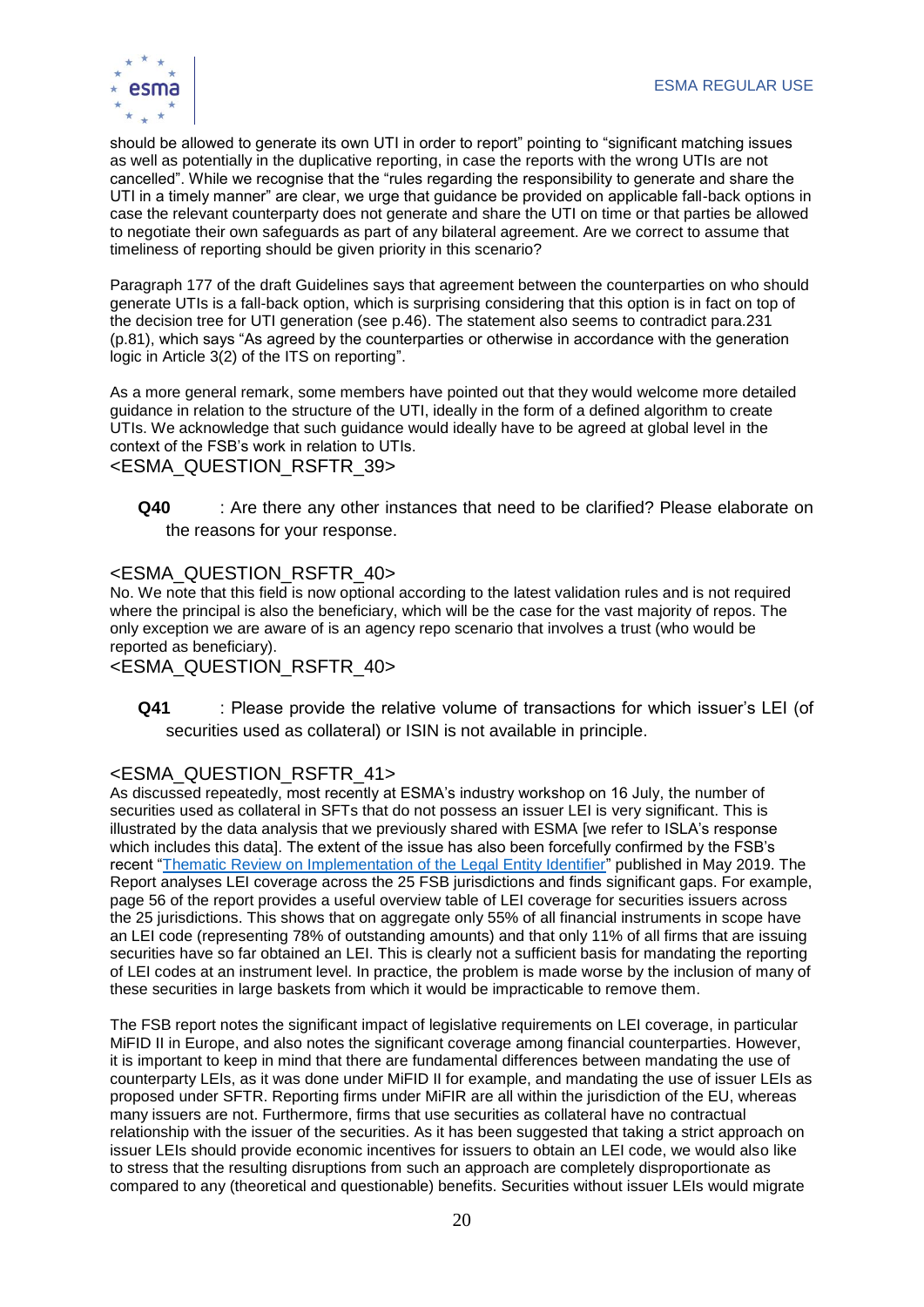

to other financial centres. Given the numbers involved, such a migration would seriously damage the liquidity and competitiveness of the EU market. Furthermore, the argument that there are plentiful supplies of alternative collateral is specious in that many SFTs are securities-driven, so there is simply no alternative. Inability to use certain securities in SFTs would limit the ability of EU firms to finance or cover short positions in these securities and therefore manage their funding and risk, and thus their ability to offer financial services to many customers.

Consequently, mandating field 2.93 is impractical and would lead to a very significant number of rejections (which is inevitable as SFTs with longer terms start to fall into scope of the backloading provisions). While the figures provided already illustrate this well, it is important to note that the relative number of trades that will fail to pass TR validation due to a lack of valid issuer LEI will be significantly higher considering that many SFTs include multiple lines of collateral securities.

The SFTR reporting framework needs to take account of this fact and provide the necessary flexibility in relation to the reporting of issuer LEIs. In our view, field 2.93 should be made optional (i.e. mandatory where available), at least initially and until the LEI coverage on a global scale is more comprehensive. The only viable alternative would seem to be to provide counterparties with a specific and valid LEI code that can be used in cases where no issuer LEI code is available from the relevant GLEIF database. The use of this code should be strictly limited to cases where no issuer LEI code is available and this could be checked and enforced by NCAs ex-post. Ideally, such code could be obtained by ESMA itself, which would ensure consistency and would give authorities a very clear view on remaining gaps in global LEI issuance and an appropriate tool for applying peer pressure at a global level on jurisdictions that still lag in the adoption and enforcement of LEI codes. We would like to point out that it is a mutual interest of reporting firms and regulators to find a solution to the problem resulting from the insufficient issuer LEI coverage. A significant number of rejections not only means operational burden and compliance issues for firms, but also limited visibility for regulators given that a significant share of the reports will not be available.

The coverage of ISIN codes is much more comprehensive compared to issuer LEI and also to a lesser degree CFI codes. However, there are instances where an ISIN code is not available. It would therefore be important for ESMA to specify how firms are expected to complete these fields in case no code is available from the relevant official databases, although the clear priority should be given to issuer LEIs.

<ESMA\_QUESTION\_RSFTR\_41>

**Q42** : Do you agree with this approach? What other aspects need to be considered? Please elaborate on the reasons for your response.

## <ESMA\_QUESTION\_RSFTR\_42>

Yes, we generally agree with the proposed approach. In paragraph 186, ESMA states that reports cannot be reconciled during the transition period where only one of the parties is in scope. Just to clarify, we understand from the TRs that they are unable to distinguish parties based on their applicable reporting go-live date and will attempt in all cases to pair and match reports during the phase-in period.

<ESMA\_QUESTION\_RSFTR\_42>

**Q43** : Do you believe there are other use cases that need to be further defined in this subsection? Do you agree with the applicability of those use cases to the different types of SFTs as outlined above? Please detail the reasons for your answers.

<ESMA\_QUESTION\_RSFTR\_43> No. <ESMA\_QUESTION\_RSFTR\_43>

**Q44** : Do you agree with the population of the counterparty data fields? Please detail the reasons for your response and indicate the table to which your comments refer.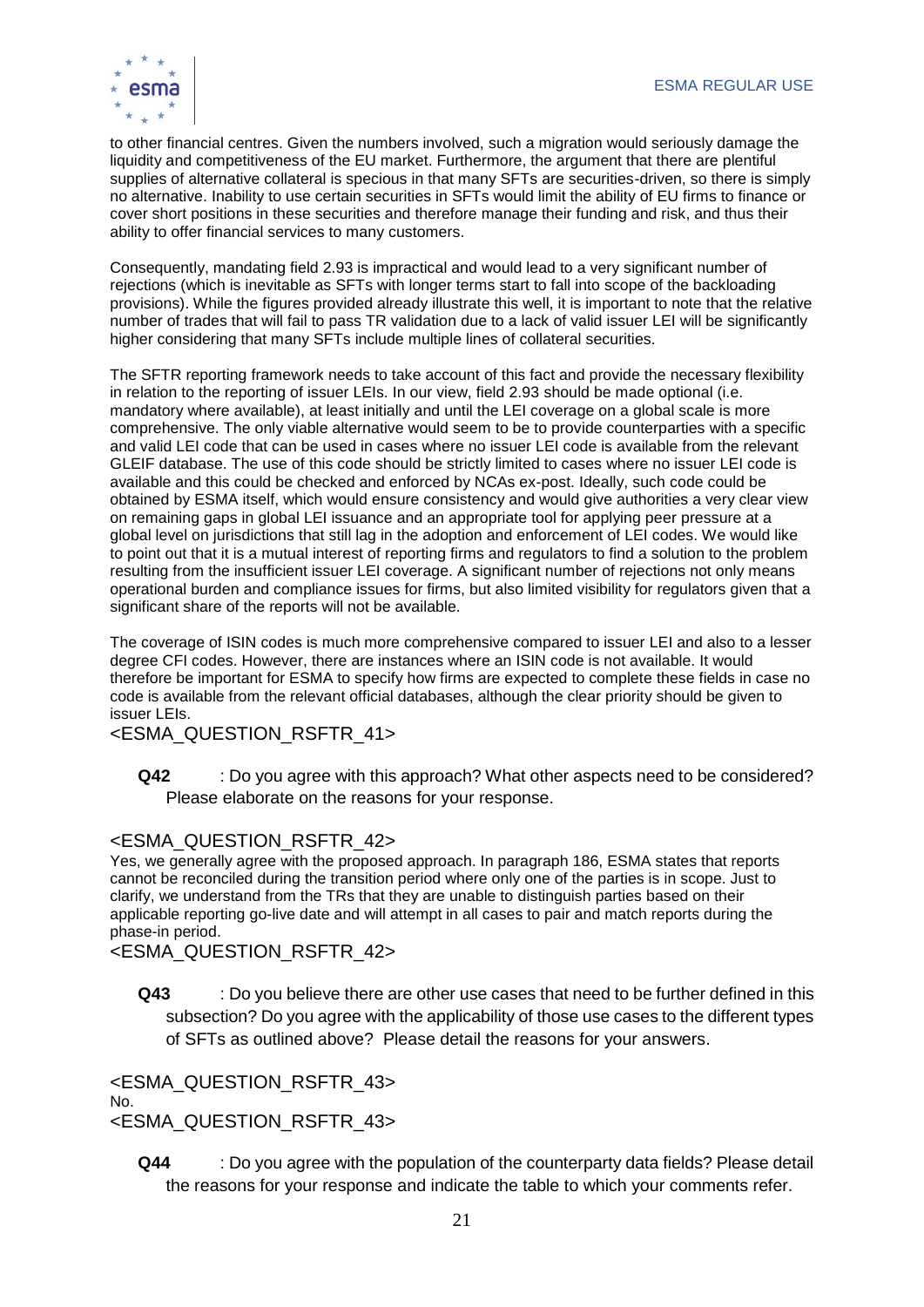

## <ESMA\_QUESTION\_RSFTR\_44>

Yes. As a minor comment, we noticed that scenario 6.1.10 is currently not included in the overview table 6.

<ESMA\_QUESTION\_RSFTR\_44>

**Q45** : Do you agree with the approach to reporting action types? Please detail the reasons for your response and include a reference to the specific table.

## <ESMA\_QUESTION\_RSFTR\_45>

As a general comment, we agree with ESMA's statement in paragraphs 85 and 86 that position level reporting is not an option for CCP-cleared repo, based on the defined conditions. Consequently, the examples should put less emphasis on the related scenarios and focus more on scenarios that are of practical relevance.

<ESMA\_QUESTION\_RSFTR\_45>

**Q46** : Do you agree with the approach to reporting event date? Please detail the reasons for your response and include a reference to the specific table.

## <ESMA\_QUESTION\_RSFTR\_46>

The reporting of field 2.3 (event date) is not straightforward and raises a number of issues and questions.

ESMA's Validation Rules define the Event Date (Table 2, field 3) as the "date on which the reportable event…took place". In respect of reports with the Action Types for collateral updates (Action Type = COLU), re-use updates (Action Type = REUU) and margin updates (Action Type = MARU) --- but not new transactions or the first re-use reports and margin reports (Action Type = NEWT), modifications (Action Type = MODI) and terminations (Action Type = ETRM) --- the RTS also defines the Event Date as "the date for which the information contained in the report is provided". However, in some cases it is not clear whether the date referred to is the date of the contractual decision or the date of implementation of the decision (ie sometimes called the effective date).

In summary, we understand and recommend that "event date" for the different applicable action types should be completed as follows. Can ESMA confirm that this is correct?

| <b>Action Type</b> | previous event<br>date                     | contractual or<br>transaction or trade or<br>notice or<br>decision date | implementation or<br>settlement or<br>effective date |  |  |
|--------------------|--------------------------------------------|-------------------------------------------------------------------------|------------------------------------------------------|--|--|
| <b>COLU</b>        |                                            |                                                                         | Χ                                                    |  |  |
| <b>MARU</b>        |                                            |                                                                         | Χ                                                    |  |  |
| <b>REUU</b>        |                                            |                                                                         | Χ                                                    |  |  |
| <b>MODI</b>        |                                            | where the event is<br>termination in the future                         | Χ                                                    |  |  |
| <b>ETRM</b>        |                                            |                                                                         | where termination is settled on<br>the same day      |  |  |
| <b>NEWT</b>        |                                            | X                                                                       |                                                      |  |  |
| <b>CORR</b>        |                                            |                                                                         |                                                      |  |  |
| <b>EROR</b>        | N/A --- no Event Date for this Action Type |                                                                         |                                                      |  |  |

## <ESMA\_QUESTION\_RSFTR\_46>

**Q47** : Do you agree with the approach to reporting clearing? Please detail the reasons for your response and include a reference to the specific table.

<ESMA\_QUESTION\_RSFTR\_47>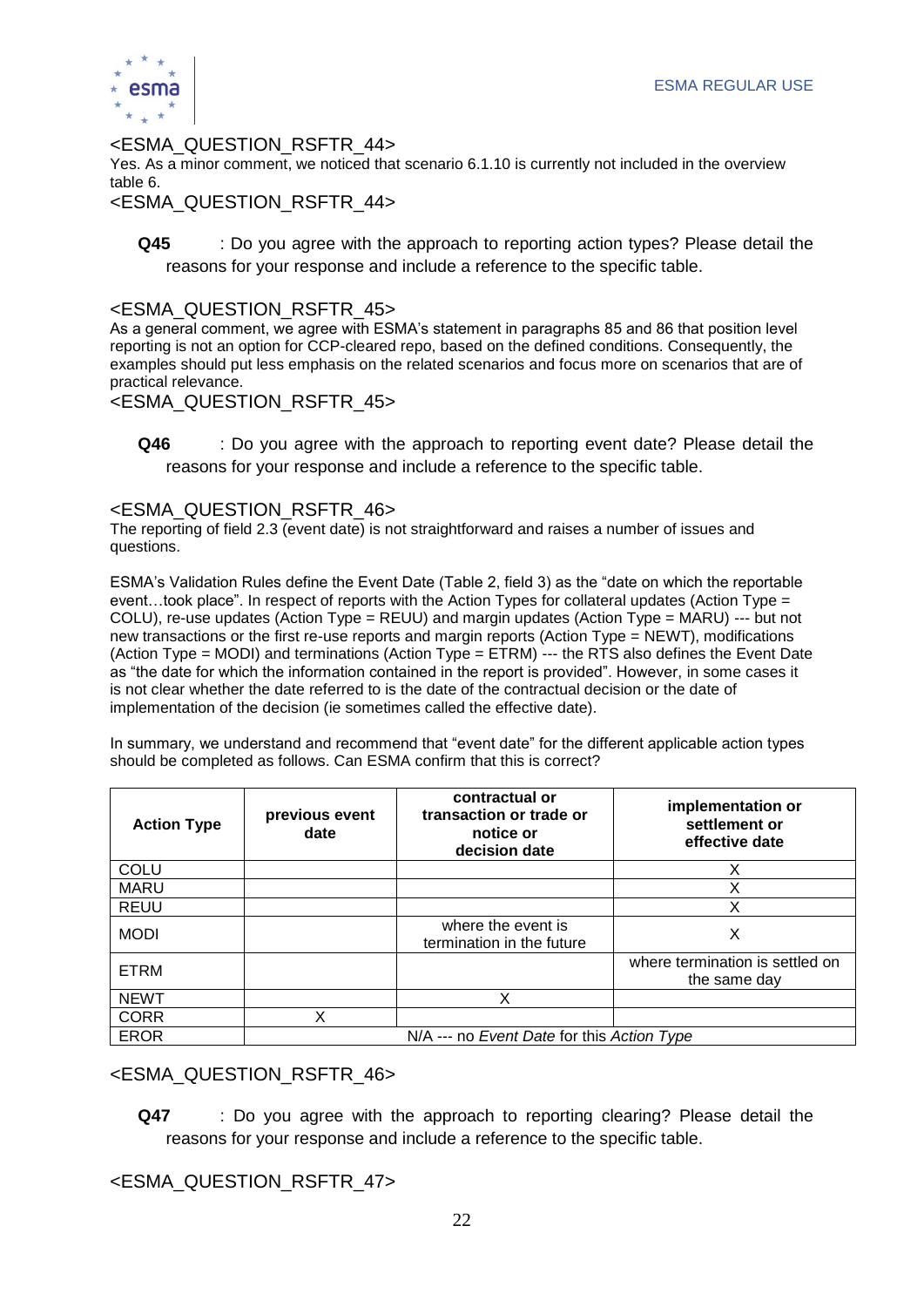

Our understanding in relation to the reporting of prior repos and report tracking number (RTN) is as follows. It would be helpful if ESMA could validate our assumptions.

#### Reporting of prior repos:

As per ESMA's definition, a prior repo exists as a precursor to all repos which a CCP clears by novation rather than open offer. Therefore, a prior repo does not have to be reported if it was cleared by a CCP on an open offer basis. Nor does a prior repo have to be reported (even though it is assumed to exist) for a repo executed on a trading venue and cleared by a CCP on the same day  $(T+0)$ .

In this context, we would remark that the guidance in relation to repos cleared on an open offer basis does not seem to be reflected in the validation rules. Field 2.2 (RTN) is conditionally mandatory for cleared trades (2.5=TRUE), irrespective of whether this is done by open offer or novation. Can ESMA clarify if and how field 2.2 should be populated for repos cleared on an open offer basis?

#### Reporting of RTN:

In the case of a repo executed on a trading venue and cleared on the same day (T+0), although its prior repo does not have to be reported as a new transaction by the members of a CCP who agreed it, the RTN for that prior repo (its UTI) still has to be included in the reports of the cleared repos by the members. That RTN has to be generated by the trading venue.

If a repo is not executed on a trading venue or is not cleared on the same day  $(T+0)$  or both, the prior repo does have to be reported as a new transaction by the original counterparties and then terminated and replaced by cleared repos. And in their reports of the cleared repos, the counterparties have to report the RTN for the prior repo (its UTI). The RTN for a prior repo not executed on a trading venue will probably be generated by the counterparties or the CCP but this choice should be made according to the decision tree provided by ESMA (see Final Report, pages 77-78, Figure 1).

A CCP does not have to include the RTN in its reports of cleared repos

| execution<br>venue | date of<br>clearing        | is there a<br>prior repo? | prior repo to<br>be reported? | RTN to be<br>reported?         | RTN to be<br>generated<br>by: |
|--------------------|----------------------------|---------------------------|-------------------------------|--------------------------------|-------------------------------|
| trading venue      | open offer<br>$(T+0)$      | no                        | no                            | <b>No</b>                      | n/a                           |
|                    | same day<br>(T+0) novation | yes                       |                               | by both parties<br>but not CCP | trading venue                 |
|                    | not same day               |                           | by both parties               |                                |                               |
| <b>OTC</b>         |                            |                           |                               |                                | see ESMA<br>decision tree     |
|                    | same day<br>$(T+0)$        |                           |                               |                                |                               |

Summary table:

## <ESMA\_QUESTION\_RSFTR\_47>

**Q48** : Do you agree with the approach to reporting trading venue field? Please detail the reasons for your response and include a reference to the specific table.

<ESMA\_QUESTION\_RSFTR\_48>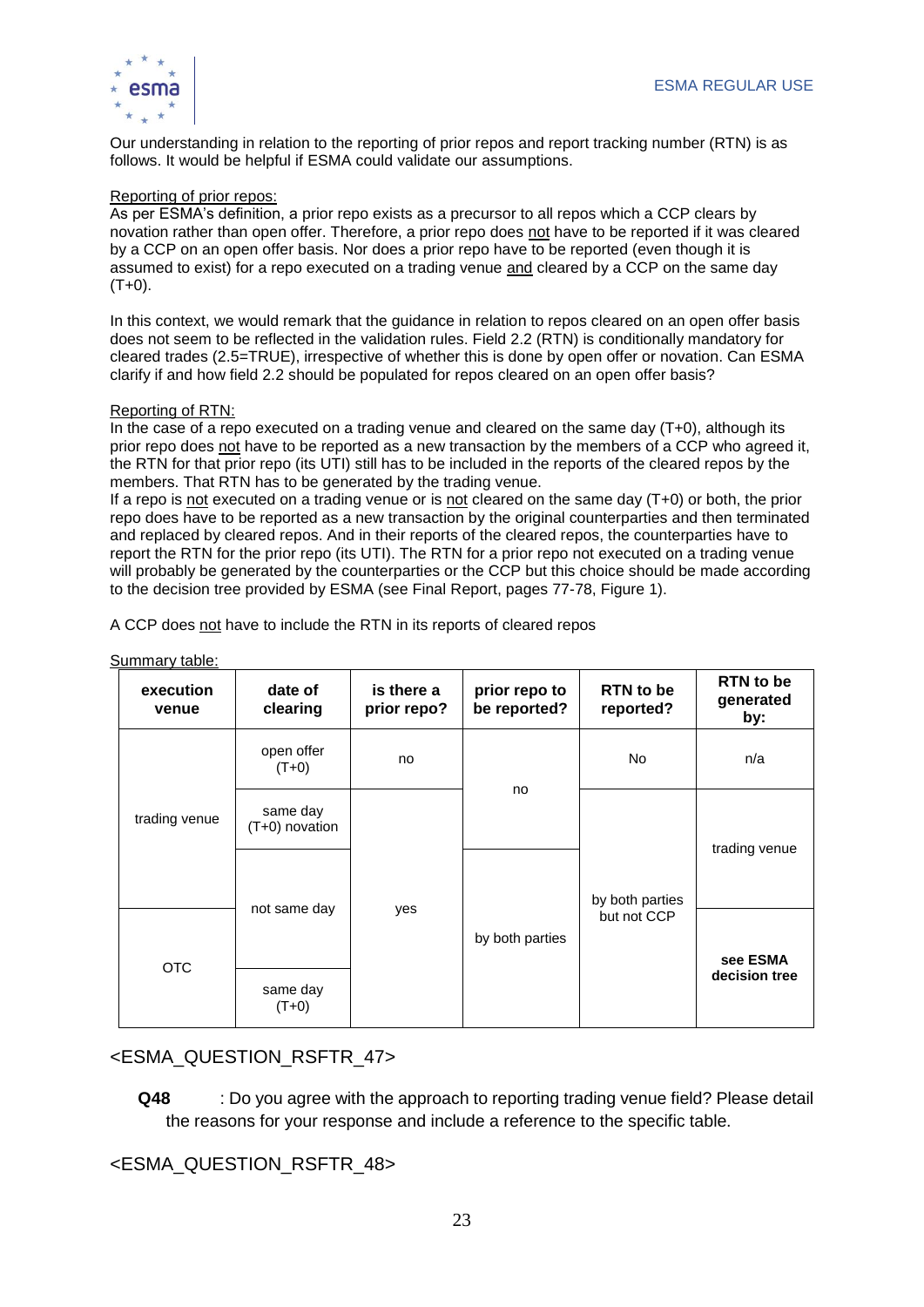

Paragraph 248 confirms ESMA's intention to align field 2.8 with the trading venue categories in MiFID II. This means that voice-brokers (where they are OTFs) are no longer to be considered part of the OTC market. Basically, only direct bilateral phone and electronic messaging negotiations are OTC. We note that this has broader implications, in particular in relation to the generation of UTIs based on the ESMA decision tree.

Paragraph 250 states that field 2.8 should be populated as 'XOFF' where an SFT was concluded offvenue but then brought into the rules of a trading venue (RM, MTF, OTF). We welcome this clarification and agree with the suggested approach.

We would welcome further guidance from ESMA on the treatment of third country trading venues under SFTR. Is the definition of trading venue in SFTR restricted to EU-authorised trading venues? In case an in-scope counterparty concludes an SFT on a third-country trading venue, how should field 2.8 be populated and what does this mean in terms of generation of both UTI and RTN (in case of CCP-clearing) given that third-country venues would be outside the scope of SFTR obligations? <ESMA\_QUESTION\_RSFTR\_48>

**Q49** : Do you have any remarks or questions concerning the reporting of master agreements? Please detail the reasons for your response and include a reference to the specific table.

## <ESMA\_QUESTION\_RSFTR\_49>

The guidance in relation to master agreements is generally clear. We would just highlight that there are likely additional agreements (other than BIAG, CSDA and OTHR) for which field 2.11 is not applicable. It could make sense to make 2.11 more generally an optional field (to be filled in only where applicable).

The example in table 57 explains the population of the master agreement fields for CCP-cleared trades. Can ESMA confirm if the proposed response in field 2.10 ("CCPClearingConditions") should be considered as standard wording or if the wording should be adapted to individual CCP agreements (with standard wording provided by each CCP)?

A minor comment in relation to the example provided in paragraph 253: There is no 2017 version of the GMRA. The latest version of the GMRA is the GMRA 2011. <ESMA\_QUESTION\_RSFTR\_49>

**Q50** : Do you agree with the approach to reporting conclusion and beginning of an SFT? Please detail the reasons for your response and include a reference to the specific table.

<ESMA\_QUESTION\_RSFTR\_50> Yes, we agree. <ESMA\_QUESTION\_RSFTR\_50>

**Q51** : Do you agree with the approach to reporting term of the SFT? Please detail the reasons for your response and include a reference to the specific table.

## <ESMA\_QUESTION\_RSFTR\_51>

As explained previously, in a simple fixed-term repo with no embedded early termination option, the counterparties do not have an automatic right to terminate early or amortize. Field 2.17 and 2.18 should therefore not apply and this is recognised in the updated validation rules which specify that both fields are mandatory only for open repos, evergreens and extendibles. Confusingly, the example in table 61 shows a fixed term repo with minimum notice period. This is possible but, as explained, does not represent a standard scenario.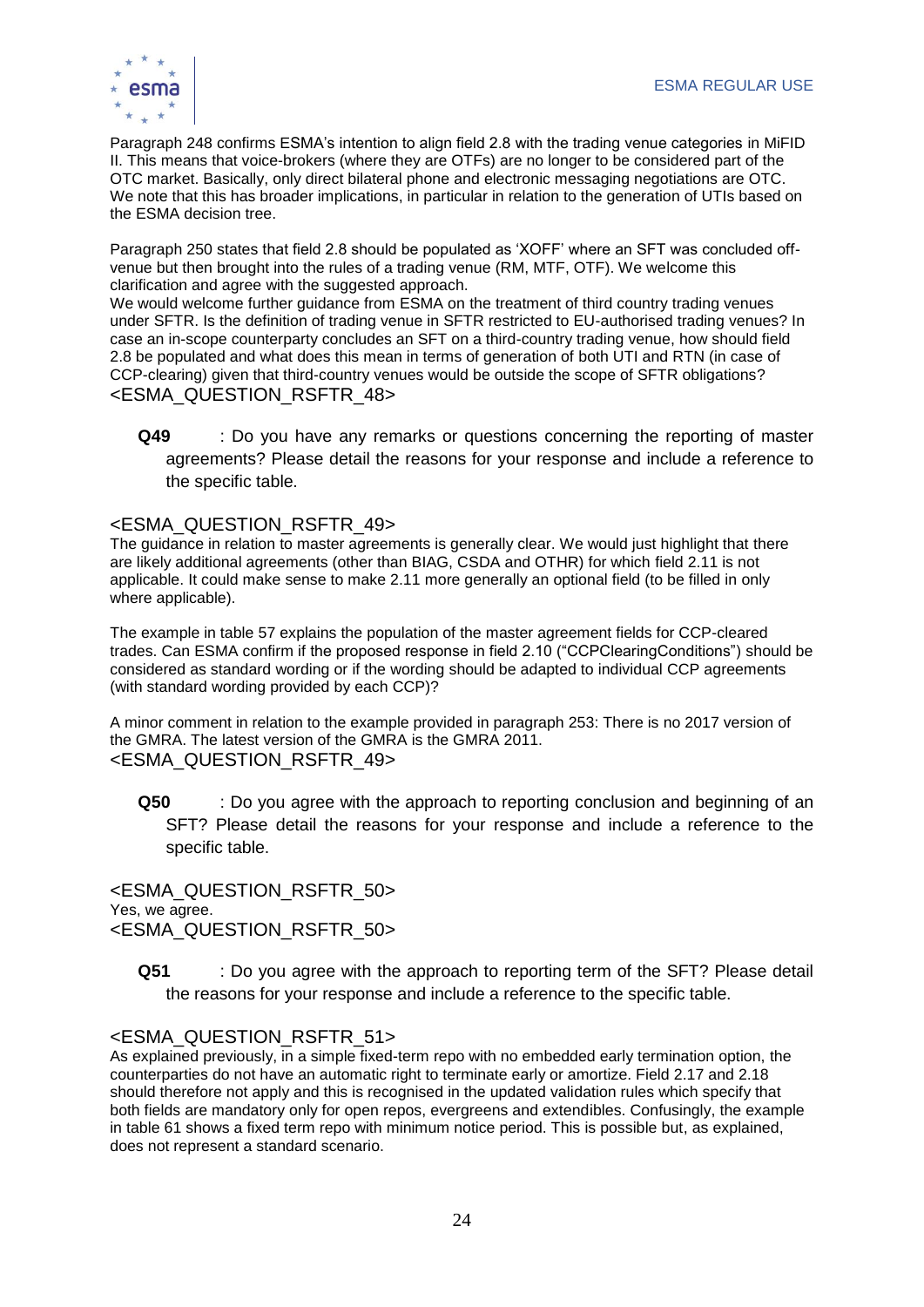

On field 2.16 (Minimum Notice Period): in addition to open repos, evergreens and extendibles, the field should also cover fixed-term repos with a termination option (as illustrated in table 61).

In relation to the use of field 2.17 (Earliest Call-Back Date): In the case of open repo (including open evergreens), we assume that this field does not need to be updated every day that the repo remains open. Reporting of a published fixing by hundreds or thousands of parties would simply be "noise". We therefore suggest that field 2.17 should only apply to NEWT reports. In addition, we assume that the field does not apply to extendibles (since they are extended, not called back). Can ESMA confirm that this is correct? In order to avoid duplication and unnecessary inconsistencies, we suggest that the use of field 2.17 should be limited to fixed-term repos with termination options. <ESMA\_QUESTION\_RSFTR\_51>

**Q52** : Do you see any issues with the approach to reporting termination optionality? Please detail the reasons for your response and include a reference to the specific table.

<ESMA\_QUESTION\_RSFTR\_52> No, we agree with the description. <ESMA\_QUESTION\_RSFTR\_52>

**Q53** : Which of these approaches do you favour for reporting general and specific collateral? Please detail the reasons for your response.

## <ESMA\_QUESTION\_RSFTR\_53>

The ICMA ERCC has a strong preference for a more restrictive definition of general collateral, i.e. ESMA's option 2 described in paragraph 265. In our view this is the only workable approach. As ESMA points out, anything closer to option 1 would be very problematic in terms of reconciliation. The GC repo rate is an inexact concept (the GC repo rate is in fact a band of rates, often assumed to be 10 basis points wide, within which GC rates vary according to delivery methods and optionality). In line with ESMA's proposal, we suggest that **only repos transacted on GC facilities on ATS and/or managed by a tri-party agent should be reported as general collateral.** 

This would include repos that are:

- traded on what are advertised as GC facilities provided by an automatic trading system (ATS), including GC financing facilities such as Eurex EGCP and LCH's €GC Plus and £GC (which are cleared by a CCP and managed by a tri-party agent);
- not traded on an ATS but managed by a tri-party agent.

In all these cases, the seller or its agent can allocate collateral from "a relatively wide range of securities meeting predefined criteria", which would be in line with ESMA's definition of GC.

So-called bilateral GC trades draw on inexact and informal sets of securities and the buyer can refuse what is proposed as collateral, even if the collateral-giver believes the proffered securities meet the general understood definition of GC. In other words, for clarity, we believe GC should be reported where there is an explicit list of eligible collateral. <ESMA\_QUESTION\_RSFTR\_53>

**Q54** : Do you agree with the approach to reporting collateral arrangements? Please detail the reasons for your response and include a reference to the specific table.

<ESMA\_QUESTION\_RSFTR\_54> Yes, we agree.

In the context of DBV, can ESMA confirm that the triparty field (2.14) should be filled in with Euroclear's LEI if the DBV indicator is ticked, given that DBV it is a triparty facility?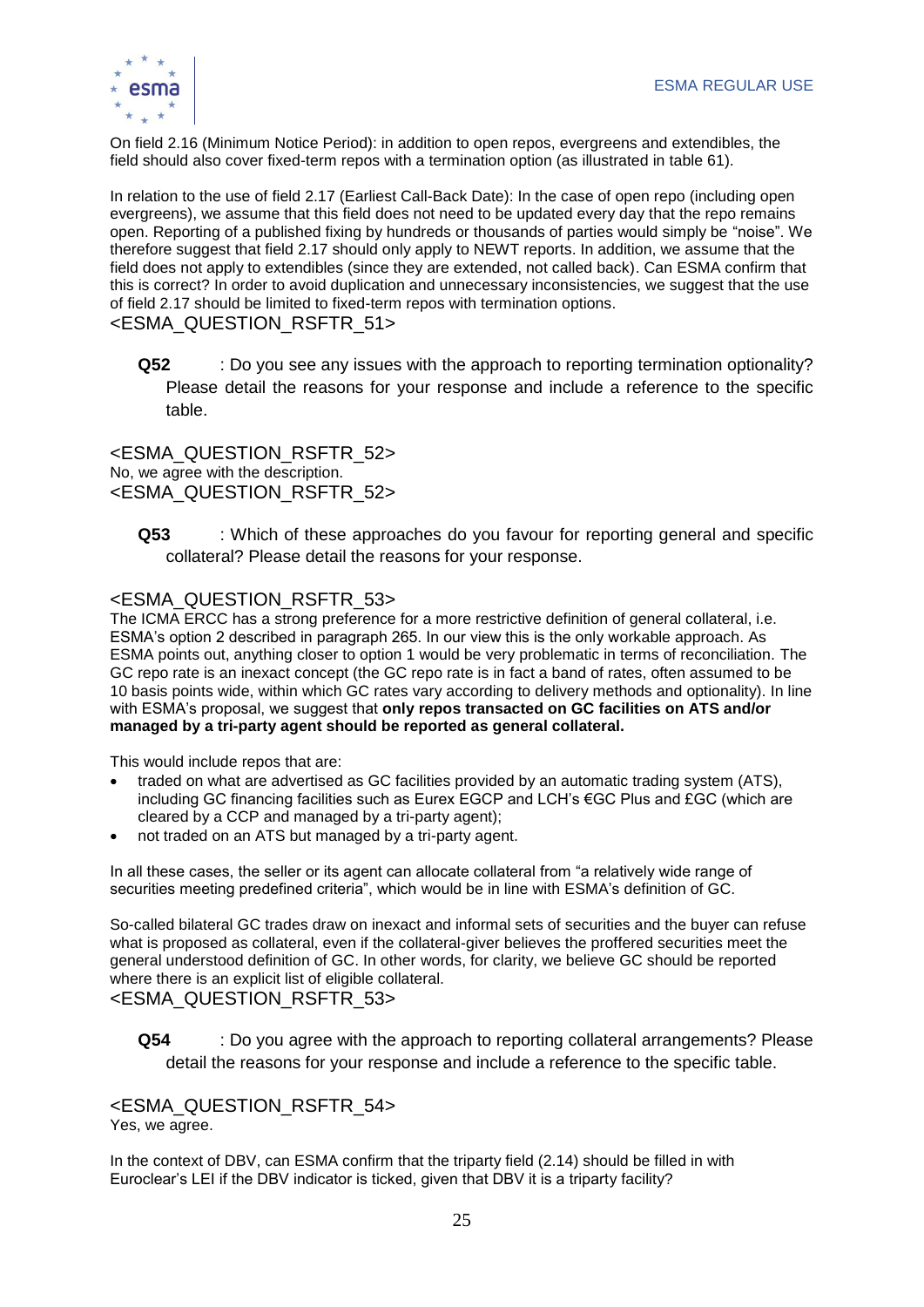

## <ESMA\_QUESTION\_RSFTR\_54>

**Q55** : Do you agree with the approach to reporting fixed and floating rates of SFTs? Please detail the reasons for your response and include a reference to the specific table.

## <ESMA\_QUESTION\_RSFTR\_55>

Table 72 in the draft Guidelines illustrates how a floating-rate adjustment should be reported in fields 2.35 and 2.36. What this doesn't show is the cause of the adjustment. In particular, in the case of floating rate repo linked to an interest rate index, we would like to ask ESMA to confirm our assumption that only modifications of the spread to the index are reportable and not the scheduled and published fixings of the index itself, which obviously do not constitute a modification of the contractual terms of the repo. So, for example, a repo priced at EONIA plus 5 basis points would not require a MODI report for each day on which EONIA is fixed, but only when the spread to EONIA would be changed. Logically, the actual rate would also not have to be reported (in the field Adjusted Rate) even on the first date of the SFT.

<ESMA\_QUESTION\_RSFTR\_55>

**Q56** : Do you see any issues with the approach to reporting repo and BSB/SBB principal amounts? Please detail the reasons for your response and include a reference to the specific table.

## <ESMA\_QUESTION\_RSFTR\_56>

We don't see any issues with the principal amount fields.

On a related issue, we would like to reiterate our concerns in relation to the reporting of the BSB price, noting that there is currently no field to accurately capture this. The repo rate (fields 2.23 or 2.25) is not applicable for BSB and field 2.49, which is now mandatory for BSB is not appropriate to capture the price either as this is only the spot price (duplicating field 2.87). See our response to Q5. <ESMA\_QUESTION\_RSFTR\_56>

**Q57** : Do you agree with the approach regarding reporting fields 2.51 and 2.90? Please elaborate on the reasons for your response.

## <ESMA\_QUESTION\_RSFTR\_57>

ESMA's draft Guidelines require that (paragraph 283):

- Parties should rely on their internal assessment of the credit quality of collateral. This assessment can take account of but should not place "mechanistic reliance" on external credit ratings.
- As part of the process of agreeing the credit quality of collateral, the parties should agree the classification of the collateral on the six credit quality steps used to map the ratings provided by External Credit Assessment Institutions under the Capital Requirements Regulation (575/2013).
- In the case of lack of agreement, the parties should use the lowest rating proposed

ICMA members have expressed concerns with the proposed approach. The principal reason for this is that members are uncomfortable with reporting data they disagree with. Further, as SFTR does not require usage of a common credit reference agency, market participants are free to choose. Broadly members are uncomfortable with relying on their counterparty's data, given they have no oversight over its provenance and intrinsically disagree with it, having chosen an alternative source.

As pointed out in our response to questions 35-36, members think it most appropriate that firms report their own records. Therefore, there will be breaks on these fields which members feel presents the most accurate picture to anyone reviewing the reports. Further, in order to reduce unnecessary noise in reports, members again request that these fields are made non-reconciling – but understand that will require a revision to RTS 2018/8332.

<ESMA\_QUESTION\_RSFTR\_57>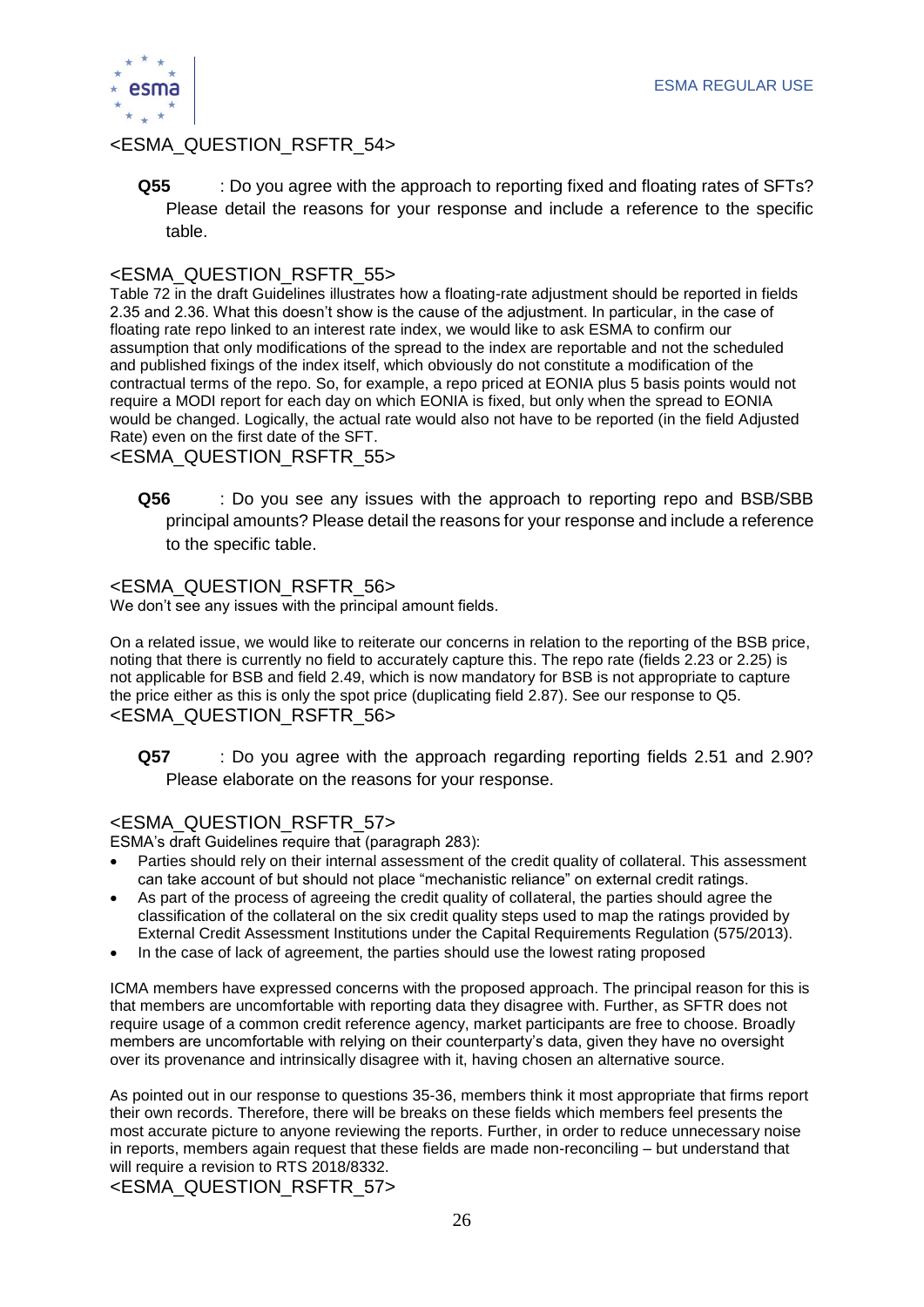

**Q58** : Do you agree with the approach to reporting securities on loan? Please detail the reasons for your response and include a reference to the specific table.

<ESMA\_QUESTION\_RSFTR\_58> Yes, we agree. <ESMA\_QUESTION\_RSFTR\_58>

**Q59** : Do you agree with the approach to reporting SFTs involving commodities? Please detail the reasons for your response and include a reference to the specific table.

<ESMA\_QUESTION\_RSFTR\_59> No comments. <ESMA\_QUESTION\_RSFTR\_59>

**Q60** : Do you agree with the approach to reporting cash rebate SLBs? Please detail the reasons for your response and include a reference to the specific table.

<ESMA\_QUESTION\_RSFTR\_60> No comments. <ESMA\_QUESTION\_RSFTR\_60>

**Q61** : Do you agree with the approach to reporting non-cash collateral SLBs? Please detail the reasons for your response and include a reference to the specific table.

<ESMA\_QUESTION\_RSFTR\_61> No comments. <ESMA\_QUESTION\_RSFTR\_61>

**Q62** : Do you agree with the approach to reporting margin loan data? Please detail the reasons for your response and include a reference to the specific table.

<ESMA\_QUESTION\_RSFTR\_62> No comments. <ESMA\_QUESTION\_RSFTR\_62>

**Q63** : Do you agree with the approach to reporting collateralisation? Please detail the reasons for your response and include a reference to the specific table.

<ESMA\_QUESTION\_RSFTR\_63>

Yes, the approach is in line with our own assumptions.

As regards the use of NTAV, can ESMA confirm that this can be used also:

(i) where a collateral allocation is unknown but the allocation will not be from a definitive basket and (ii) where the allocation of collateral from a basket will be known in time to report by T+1 but a party wishes to report the loan data as soon as possible before the allocation is known? <ESMA\_QUESTION\_RSFTR\_63>

**Q64** : Do you agree with the approach to reporting cash collateral? Please detail the reasons for your response and include a reference to the specific table.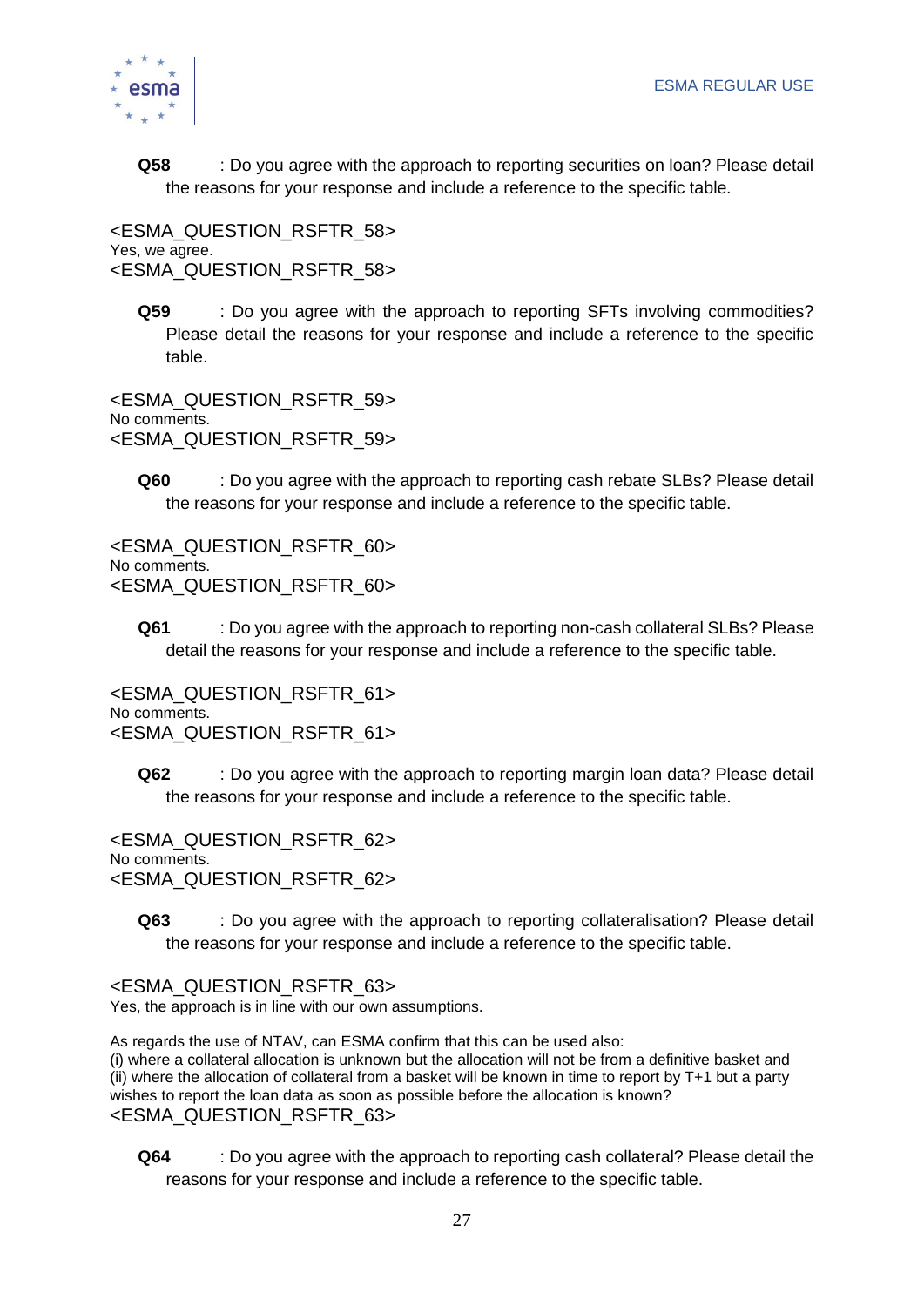

<ESMA\_QUESTION\_RSFTR\_64> Yes, we agree. <ESMA\_QUESTION\_RSFTR\_64>

**Q65** : Do you agree with the proposed approach? Please detail the reasons for your response.

## <ESMA\_QUESTION\_RSFTR\_65>

We agree with ESMA that field 2.88 (collateral market value) should be provided exclusive of haircut, i.e. before applying any haircut. This would be more straightforward and in line with market practice. It would also be superfluous to include haircut given that it is separately reported. <ESMA\_QUESTION\_RSFTR\_65>

**Q66** : Do you agree with the proposed approach for calculating collateral haircuts or margin? Please provide justification for your response.

## <ESMA\_QUESTION\_RSFTR\_66>

We would like to point out that ESMA included in paragraph 333 the formula to calculate Initial Margin, not a haircut. This is despite the fact that the validation rules define field 2.89 as a haircut (i.e. the percentage discount of the purchase price of a repo relative to the initial market value of the collateral).

#### <ESMA\_QUESTION\_RSFTR\_66>

**Q67** : Do you agree with the proposed approach for reporting collateral type field? Please detail the reasons for your response.

## <ESMA\_QUESTION\_RSFTR\_67>

Reporting Counterparties are required to classify and report collateral given or received in repos using the eight-category taxonomy issued by the FSB in its Securities Financing Global Data Standards. We note that most of the categories in the taxonomy have not (yet) been detailed by the FSB, which is problematic under SFTR as field 2.94 is a matching field and five of the eight categories are only loosely defined and overlap. The FSB established a Data Management subgroup under its Data Experts Group to work on, among other things, "identification of the codes for classification; development of the detailed guidelines and definitions" with the aim of producing "implementation guidelines" but these have yet to appear.

In the absence of standardised FSB definitions, we suggest that field 2.94 should be optional. The alternative would be not to require this field to be reconciled in the interim, but we understand that this would require changes to the RTS. As soon as there are any standardised definitions, field 2.94 could be made mandatory, as we understand that this is a core field of the global data aggregation. <ESMA\_QUESTION\_RSFTR\_67>

**Q68** : Do you agree with the proposed approach for reporting Availability for collateral reuse? Please detail the reasons for your response.

## <ESMA\_QUESTION\_RSFTR\_68>

In paragraph 345, ESMA helpfully clarifies that field 2.95 = TRUE if field 2.20 Method Used to Provide Collateral = TTCA or SIUR, even where the reporting party faces "operational/technical constraints". We assume that this also applies to regulatory constraints, such as the ones faced by UCITS funds, who are prohibited by the UCITS Directive from re-using collateral. In this case, we understand that field 2.95 should equally be populated as TRUE. Can ESMA confirm that this is indeed correct and that field 2.95 only reflects the contractual rights of the buyer? <ESMA\_QUESTION\_RSFTR\_68>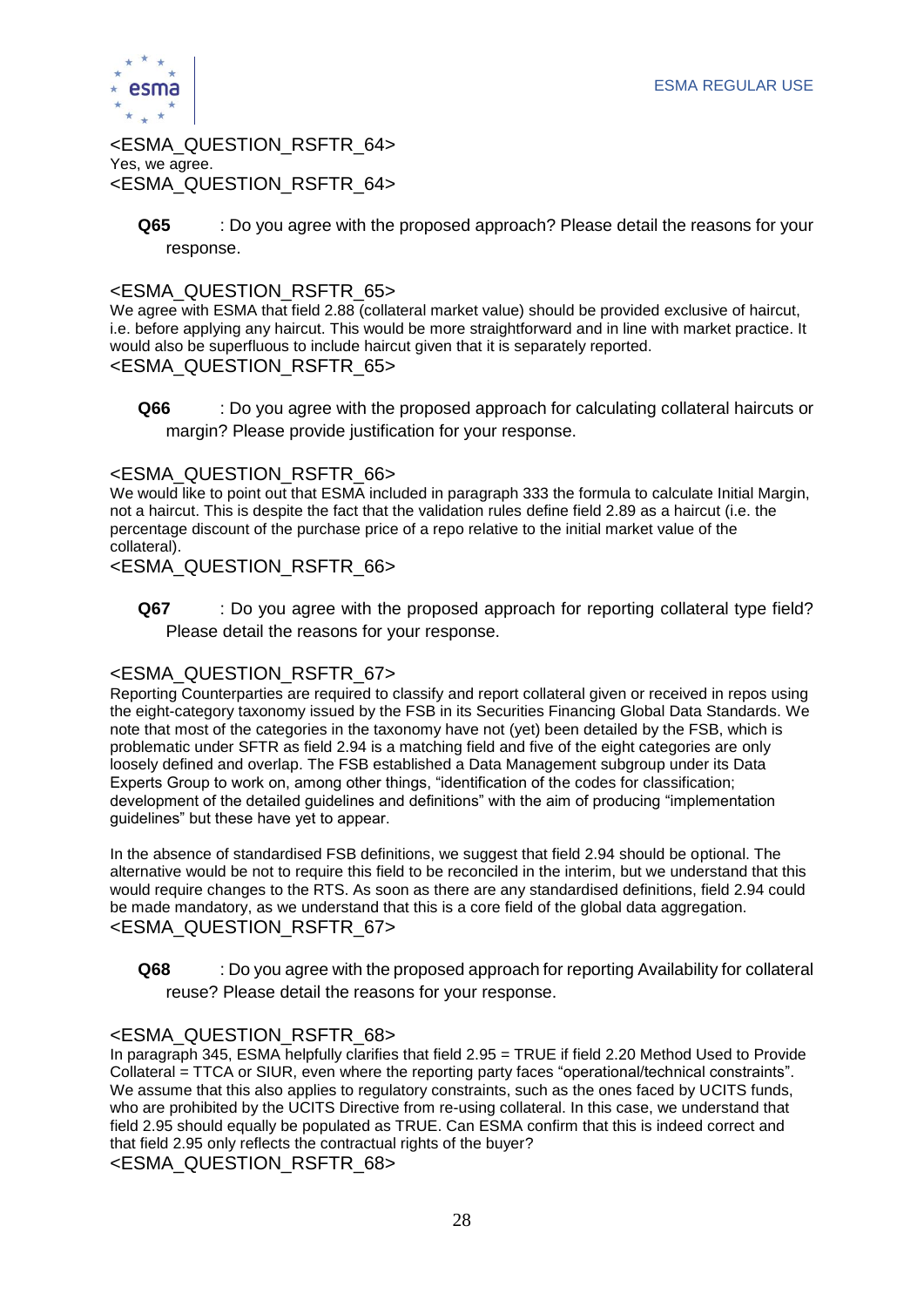

**Q69** : Do you agree with the proposed approach for reporting fields Identification of security and LEI of issuer? Are you aware of instances where securities provided as collateral do not have an ISIN? Please detail the reasons for your response.

## <ESMA\_QUESTION\_RSFTR\_69>

As pointed out in our response to Q41, the number of securities used as collateral in SFTs that do not possess an issuer LEI is significant. Mandating field 2.93 is therefore impractical and would lead to a very significant number of rejections. While the figures provided already illustrate this well, it is important to note that the relative number of trades that will fail to pass TR validation due to a lack of valid issuer LEI will be significantly higher considering that most SFTs include multiple lines of collateral securities.

The SFTR reporting framework needs to take account of this fact and provide the necessary flexibility in relation to the reporting of issuer LEIs. In our view, field 2.93 has to be an optional field (i.e. to be included only where available), at least initially and until the LEI coverage on a global scale is more comprehensive. An alternative would be to provide reporting firms with a specific and valid LEI code that can be used in cases where no issuer LEI code is available from the relevant GLEIF database. <ESMA\_QUESTION\_RSFTR\_69>

**Q70** : Do you agree with the proposed approach for reporting plain vanilla bonds as collateral? Please detail the reasons for your response.

## <ESMA\_QUESTION\_RSFTR\_70>

We understand from the validation rules that field 2.74 (Value date of collateral) is only applicable in case of net exposure collateralisation. As table 94 seems to present a standard repo which we would expect to be collateralised at a trade-level, can ESMA explain why field 2.74 is included in the report?

We would also question the relevance of field 2.74 for repo more generally, including in case of net exposure collateralisation. As explained in our response to Q73, and as demonstrated by ISLA at the industry workshop, the field does not add any value for net exposure collateralisation reporting for repo and simply introduces potential for breaks. LEIs and Master Agreement Type are adequate for linking net collateral to the underlying set of repos. Firms will not have more than one of the same agreement per counterparty: to do otherwise would reduce the scope of netting in default and introduce contractual complications.

<ESMA\_QUESTION\_RSFTR\_70>

**Q71** : Do you agree with the proposed approach for reporting perpetual bonds as collateral? Please detail the reasons for your response.

<ESMA\_QUESTION\_RSFTR\_71> Yes, we agree. <ESMA\_QUESTION\_RSFTR\_71>

**Q72** : Do you agree with the proposed approach for reporting main index equities as collateral? Please detail the reasons for your response.

<ESMA\_QUESTION\_RSFTR\_72> No comments. <ESMA\_QUESTION\_RSFTR\_72>

**Q73** : Do you agree with the proposed approach for reporting variation margining with additional provision of securities by the collateral provider? Please detail the reasons for your response.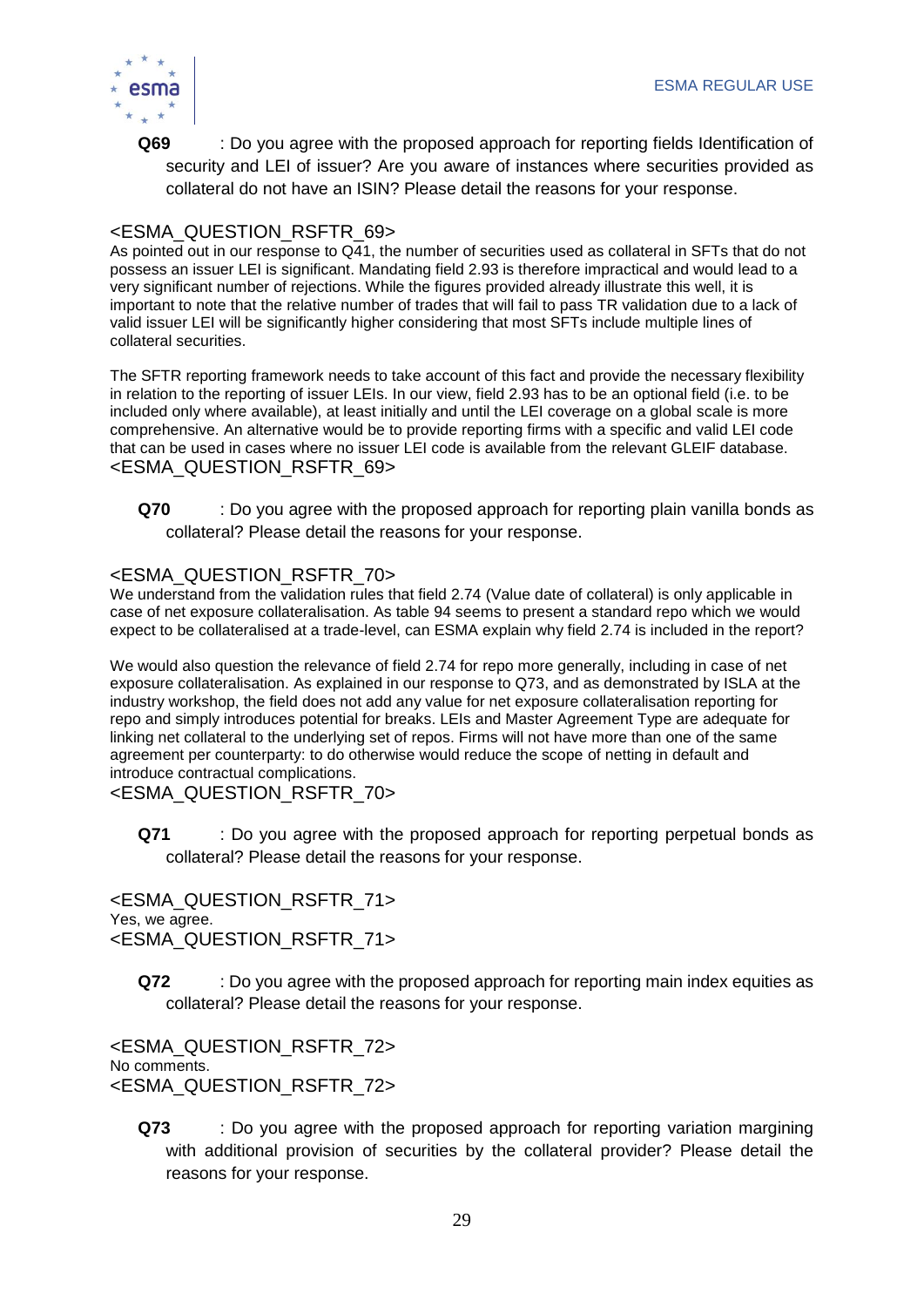

## <ESMA\_QUESTION\_RSFTR\_73>

Following up on our previous discussions with ESMA on this issue, we set out below our understanding of how we suggest bilateral variation margining should be reported under SFTR. This includes a description of the general approach and related issues, as well as some more specific comments in relation to the relevant examples provided by ESMA as part of the draft Guidelines. We also refer to our previous submissions on this topic to ESMA, including the detailed bilateral VM example, as well as the most recent discussion on this topic at the industry workshop on 16 July. As an additional illustration of our suggested approach, we also added a related sample report for bilateral VM to the list of SFTR sample reports which we have attached to this consultation response (see tab 3.3 of the sample report document).

#### General approach:

ESMA have confirmed in the draft Guidelines that variation margins on repos not cleared by a CCP should be reported as a collateral update (Action Type = *COLU*), which is in line with our previous discussions on this topic.

Therefore, we understand the reporting logic to work as follows:

If variation margin is being called against individual repos (which is typical of tri-party repos and structured transactions which the parties have expressly agreed to margin separately from the rest of the repos between them), variation margins should be reported as part of the normal end-of-day collateral update report linked to the relevant transaction by its UTI.

If, as is more usual, variation margin is being called against the net exposure of a portfolio of repos -- in other words, variation margin represents collateralization on a net basis --- an extra end-of-day collateral update report will be required for each daily variation margin, i.e. one report per counterparty and master agreement, which should include:

• *Table 2, field 73, Collateralization of Net Exposure* = TRUE

and should be linked to the underlying transactions by the following fields:

- *Field 2.9 (Master Agreement Type)*
- *Fields 1.3 & 1.11 (LEIs* of the parties)

The validation rules also currently require as a linking field 2.74 *(Value Date of the Collateral)*. However, this field is not necessary in the context of repo and should be removed as it adds no value and is likely to create reconciliation breaks. We understand that this field was initially intended for prepaid collateral, which is a concept that does not exist for repo. If it is not possible to remove, we recommend that field 2.74 should be made optional for repo and should in any case not be used as a linking field. As noted above, firms will not have more than one of the same agreement per counterparty: to do otherwise would reduce the scope of netting in default and introduce contractual complications.

In order to **indicate whether variation margin is being given or received**, ESMA suggests in the relevant examples that field 1.9 (*Counterparty Side*), should be used. While we had previously argued that this field should indeed be applicable to collateral updates, upon further reflection we have revisited this suggestion. We do not believe that including field 1.9 in the collateral update message is the most straightforward approach to indicate whether margin has been given or received. This is because both parties could have given each other variation margin in the same asset and could hold these assets at the same time. Variation margin is not returned to the party who gave it unless the latter calls back that margin when it makes a subsequent margin call on the other party. In view of this possibility, variation margin needs to be reported with a positive arithmetic sign for margin received and still held, and a negative arithmetic sign for the same asset given as margin and not yet called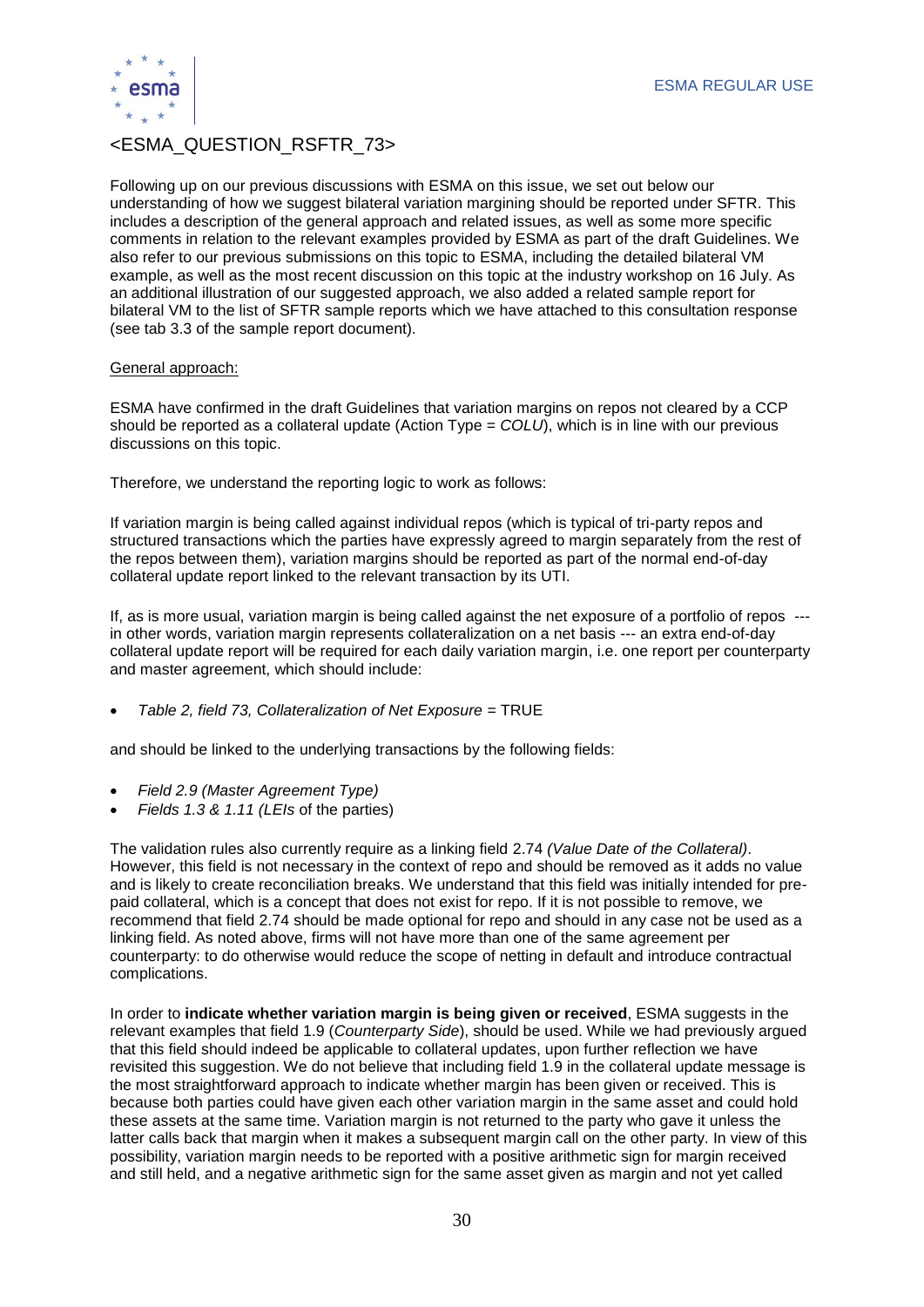

back. It is recommended that the arithmetic signs be applied only to field 2.83 (*Collateral Quantity or Nominal Amount)*, for margin securities and field 2.76 *(Cash Collateral)* for cash margin, in order to simplify reporting. We also propose that, where both parties are simultaneously holding the same asset as VM, only the net should be reported. This is consistent with VM procedures under the GMRA and other repo agreements. It will still be necessary to use arithmetic signs because parties may be net long of one type of asset and net short of another in their VM account.

Adopting this approach would allow counterparties to report bilateral VM consistently in a single (per portfolio) net exposure collateral update report. Field 1.9 would in turn not be necessary for collateral update reports as the arithmetic sign already indicates the direction. It would indeed be preferable to remove field 1.9 as allowing for both GIVE/TAKE and a negative arithmetic sign risks introducing breaks as it allows for different combinations of both.

#### Specific comments related to the VM examples provided in the draft Guidelines:

In addition to the general reporting logic for non-CCP VM, members have pointed out a number of issues with the three relevant examples provided by ESMA as part of the draft Guidelines [tables 97-99 on pp.137-141]. The examples do not seem to accurately reflect VM practicalities for repo. For example, even if the examples are marked as net collateralization, we noted that the VM still involves increasing/reducing the collateral of an individual trade (although this might be a result of the very simplified example). We would again reiterate that the (net exposure) VM collateral should be considered completely separate from the (trade-based) collateral of the underlying transactions. Also, neither of the examples includes any cash component, which is a likely possibility in bilateral VM for repo and should be possible. It would be helpful if ESMA could add an example to the final Guidelines to illustrate that this is indeed the case.

## <ESMA\_QUESTION\_RSFTR\_73>

**Q74** : Do you agree with the proposed approach for reporting variation margining with return of the same securities to collateral provider? Please detail the reasons for your response.

<ESMA\_QUESTION\_RSFTR\_74> See our response to Q73. <ESMA\_QUESTION\_RSFTR\_74>

**Q75** : Do you agree with the proposed approach for reporting variation margining with return of different securities to the collateral provider? Please detail the reasons for your response.

<ESMA\_QUESTION\_RSFTR\_75> See our response to Q73.

There seem to be some issues with the arithmetic in this example which might need to be corrected: Increasing 100 million DE bonds at 102.00 and a 2% haircut to 101 million at 103.3 with the same haircut is an increase in MV of 2.286. But the offsetting move of 2 million FR bonds at 103.00 and a 2% haircut is worth 2.02.

<ESMA\_QUESTION\_RSFTR\_75>

**Q76** : Do you agree with the proposed approach for reporting prepaid collateral? Please detail the reasons for your response.

<ESMA\_QUESTION\_RSFTR\_76>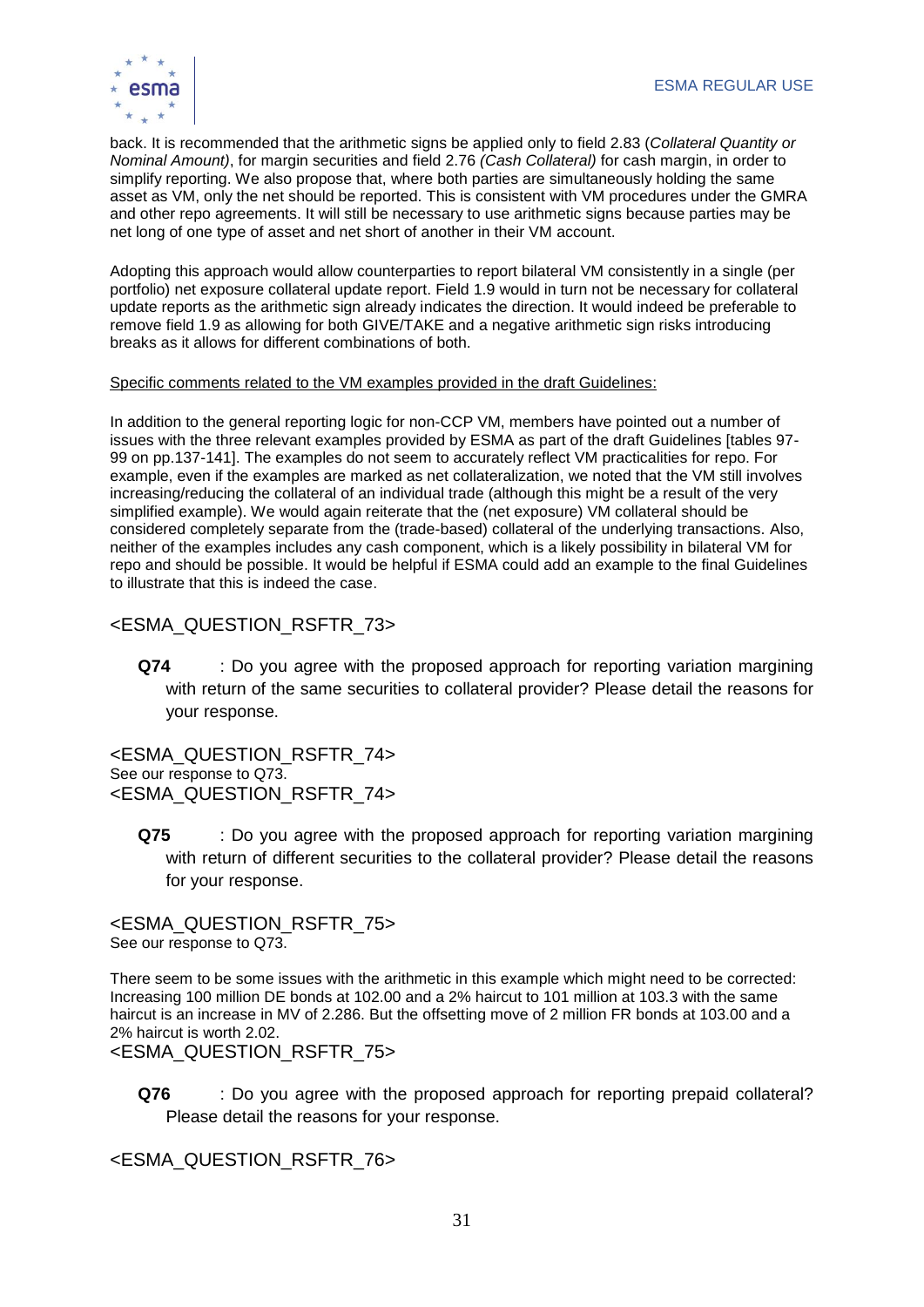

As explained in our response to Q73, pre-paid collateral is not a relevant concept in the case of repo. Field 2.74 (Value Date of Collateral) therefore adds no value for net exposure collateralisation reporting for repo and simply introduces potential for breaks. It should be made optional for repo and not be used as a linking field.

## <ESMA\_QUESTION\_RSFTR\_76>

**Q77** : Do you agree with the proposed approach for reporting portfolio code? Please detail the reasons for your response.

<ESMA\_QUESTION\_RSFTR\_77> Yes, we agree. <ESMA\_QUESTION\_RSFTR\_77>

**Q78** : Do you agree with the approach to reporting margin data? Please detail the reasons for your response and include a reference to the specific table.

#### <ESMA\_QUESTION\_RSFTR\_78>

It is our understanding that VM, IM and excess collateral should each be reported as a single amount in one currency. Can ESMA clarify if the currency of denomination should be the base currency selected by the CCP (or in case of clearing clients the Clearing Member) or, in line with EMIR, the predominant currency of the outstanding balances?

<ESMA\_QUESTION\_RSFTR\_78>

**Q79** : Do you have any comments on the scope of the non-cash collateral re-use measure, and are there practical obstacles to the reporting? In the case of margin lending, do you agree with the exclusion of securities that cannot be transferred to the prime broker's account due to rehypothecation limits agreed contractually?

## <ESMA\_QUESTION\_RSFTR\_79>

ESMA specifies in the draft Guidelines that collateral received through SFTs from members of the ESCB should be excluded from re-use calculations [para 372, p.152]. While we acknowledge that this approach would seem to be in line with the guidance issued by the FSB, we would still reiterate that this is far from ideal as it is cumbersome to implement and skews the results of the calculation producing much less meaningful data from a regulatory perspective as these transactions also include commercial SFTs and contribute to system leverage (and are subject to leverage and liquidity ratios). While we understand ESMA's constraints in relation to the approach adopted in SFTR, we would ask ESMA to raise the issue at a global level with the FSB.

The reporting of reuse on behalf of small NFCs remains problematic. In order to correctly apply the reuse formula, the FC responsible for the reporting will have to rely on additional data points from the small NFC which can be commercially sensitive. The alternative would be for the small NFC to calculate the formula themselves and pass on the resulting estimate to the FC. Further guidance from ESMA on this specific question would be welcome. We note that tables 106 and 107 in the draft Guidelines cover this scenario. However, the examples do not specify who calculates the estimate or how the additional data points are shared/obtained. There is also a question whether a small NFC using more than one FC will have its re-use reports made several times by the different FCs.

On a more general note, in line with our previous comments, we agree with ESMA that "market participants do not usually distinguish between their own assets and the collateral they have received" and will therefore in almost all cases report reuse as an estimate based on the formula provided. However, we also understand that a few (smaller and less active) market participants may be in a position to report actual reuse and might find this easier from an operational point of view. We therefore recommend that ESMA maintains this as an alternative possibility. <ESMA\_QUESTION\_RSFTR\_79>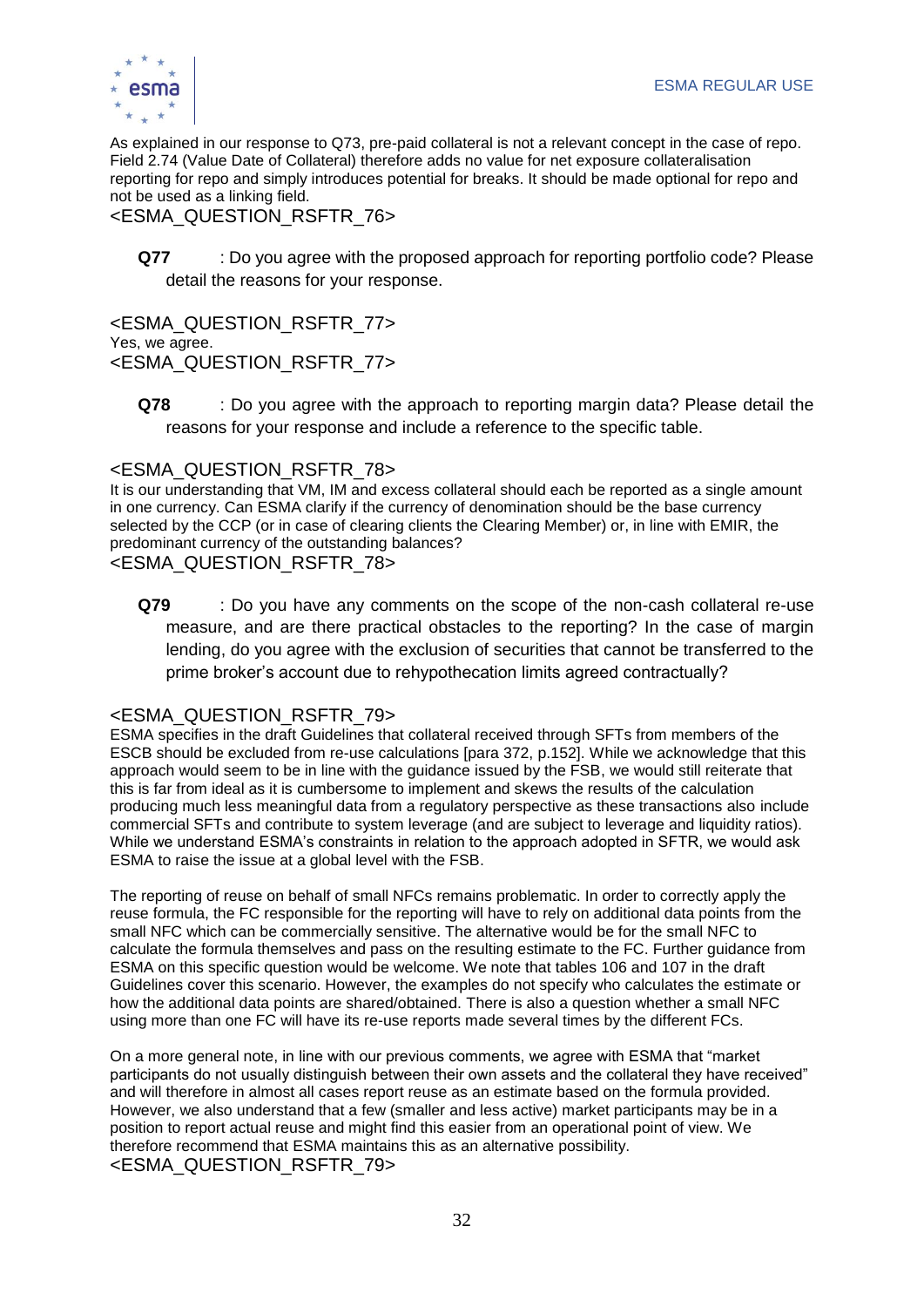

**Q80** : Do you have any comments on cash collateral reinvestment, and do you agree with the scope?

## <ESMA\_QUESTION\_RSFTR\_80>

At the industry workshop on 16 July there was a short discussion about the applicability of cash reinvestment reporting for cash variation margin for repo. We note that the final RTS (Delegated Regulation 2019/356) clearly state that the related fields 4.12-14 are not applicable to repo (see Table 4 on *Re-use, cash reinvestment and funding sources data)*. As variation margining is inherently linked to the underlying repo trades, we understand that cash reinvestment reporting does not apply to cash variation margin for Repo. Can ESMA please confirm that this assumption is correct? <ESMA\_QUESTION\_RSFTR\_80>

**Q81** : Do you agree with the proposed approach for reporting reuse, reinvestment and funding sources? Please detail the reasons for your response and include a reference to the specific table.

<ESMA\_QUESTION\_RSFTR\_81> No comments. <ESMA\_QUESTION\_RSFTR\_81>

**Q82** : What other aspects need to be considered with regards to the aforementioned approach with regards to treatment of rejection feedback? Please detail the reasons for your response.

<ESMA\_QUESTION\_RSFTR\_82> No comments. <ESMA\_QUESTION\_RSFTR\_82>

**Q83** : What other aspects need to be considered with regards to the aforementioned approach with regards to treatment of reconciliation feedback? Please detail the reasons for your response.

<ESMA\_QUESTION\_RSFTR\_83> No comments. <ESMA\_QUESTION\_RSFTR\_83>

**Q84** : What other aspects need to be considered to make the process more efficient? Please elaborate on the reasons for your response?

<ESMA\_QUESTION\_RSFTR\_84> No comments. <ESMA\_QUESTION\_RSFTR\_84>

**Q85** : Do you have any comments on the aforementioned practicalities relating to the provision of access to SFT data to authorities? What other aspects need to be considered to make the process more efficient? Please elaborate on the reasons for your response?

<ESMA\_QUESTION\_RSFTR\_85> No comments.